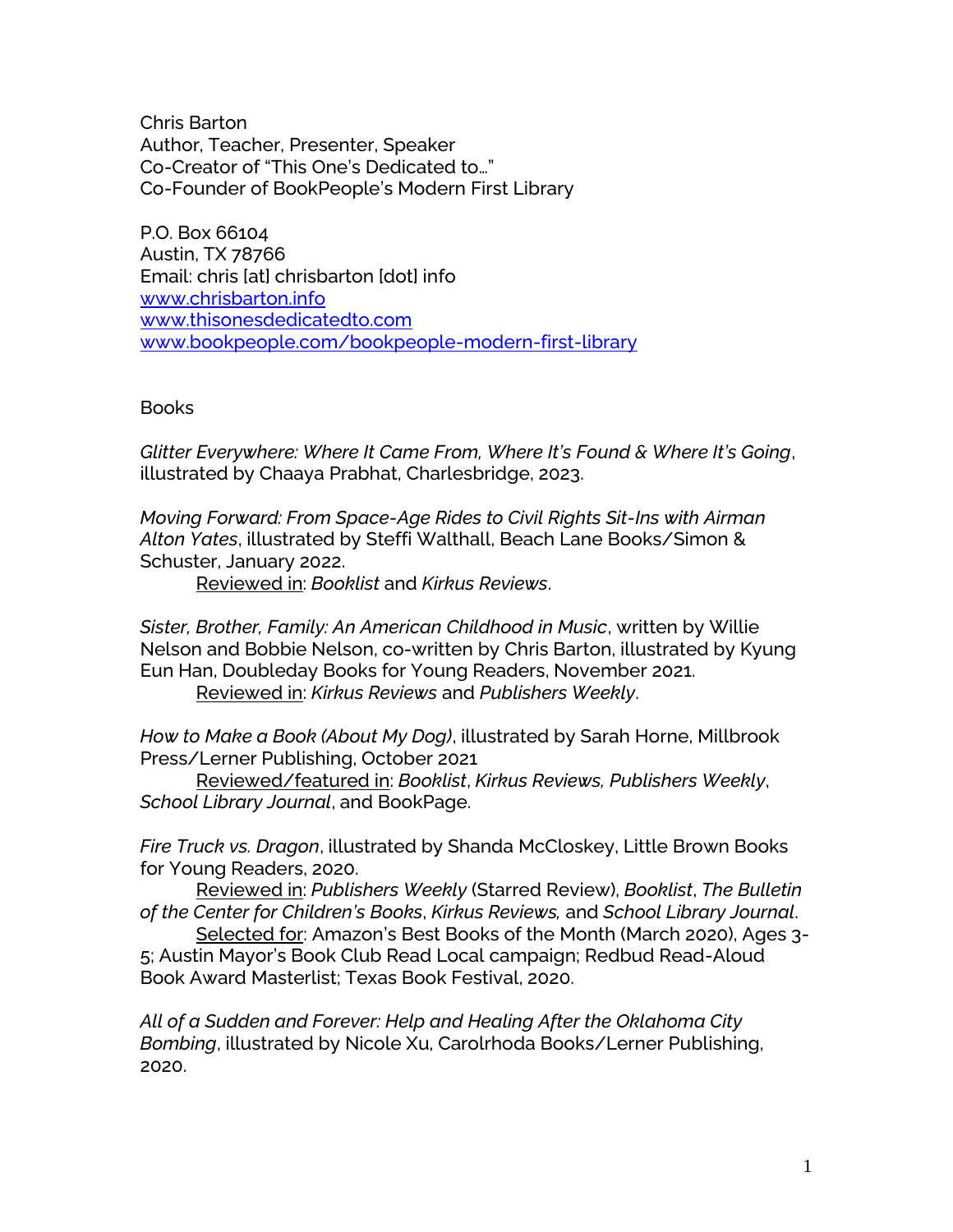Named one of the best children's books of the year by the Bank Street College of Education, the Cooperative Children's Book Center, *School Library Journal*, *Kirkus Reviews*, the Los Angeles Public Library, the Evanston Public Library, A Fuse #8 Production, Only Picture Books, and Waking Brain Cells.

Awards: Writers' League of Texas, 2020 Writers' League of Texas Book Awards (Picture Book) – Finalist; National Council of Teachers of English, 2021 Orbis Pictus Recommended Book for Outstanding Nonfiction for Children.

Reviewed/featured in: *Kirkus Reviews* (Starred Review)*, School Library Journal* (starred review), the *Austin American-Statesman, Booklist*, and *The Horn Book*.

Selected for: Junior Library Guild; Austin Mayor's Book Club Read Local campaign; the Texas Center for the Book's Read Across Texas program.

*Mighty Truck* I Can Read # 4: *Surf's Up!*, illustrated by Troy Cummings, HarperCollins Children's Books, 2019.

*Mighty Truck* I Can Read # 3: *Zip and Beep,* illustrated by Troy Cummings, HarperCollins Children's Books, 2018.

*What Do You Do with a Voice Like That? The Story of Extraordinary Congresswoman Barbara Jordan*, illustrated by Ekua Holmes, Beach Lane/Simon & Schuster, 2018.

Also available in Spanish as *¿Qué haces con una voz así?*

Named one of the best children's books of the year by *Kirkus Reviews*, *Booklist*, Penn Graduate School of Education, Nerdy Book Club, Lone Star Literary Life, Nonfiction Detectives, Kid Lit Frenzy, A Mighty Girl, Blue Willow Bookshop, and the Bank Street College of Education.

Awards: National Council of Teachers of English, 2019 Orbis Pictus Recommended Book for Outstanding Nonfiction for Children; Texas Governor's Committee on People with Disabilities, 2018 Barbara Jordan Award for children's books; Texas Institute of Letters, 2019 Best Children's Picture Book; Texas Center for the Book at the Texas State Library and Archives Commission, 2019 Texas Great Read.

Reviewed/featured in: *Kirkus Reviews* (Starred Review)*, School Library Journal* (starred review), *Booklist* (Starred Review), *Shelf Awareness* (Starred Review)*, The New York Times, The Horn Book, Publishers Weekly,* the *Austin American-Statesman, The Christian Century,* the *San Francisco Chronicle,* the *Houston Chronicle,* the *Abilene Reporter News, The Alcalde,* and barnesandnoble.com.

Selected for: Association for Library Service to Children, Notable Children's Books 2019 (Non-Fiction); The Children's Book Council and the National Council for the Social Studies, Notable Social Studies Trade Books for Young People 2019; the Children's Literature and Reading Special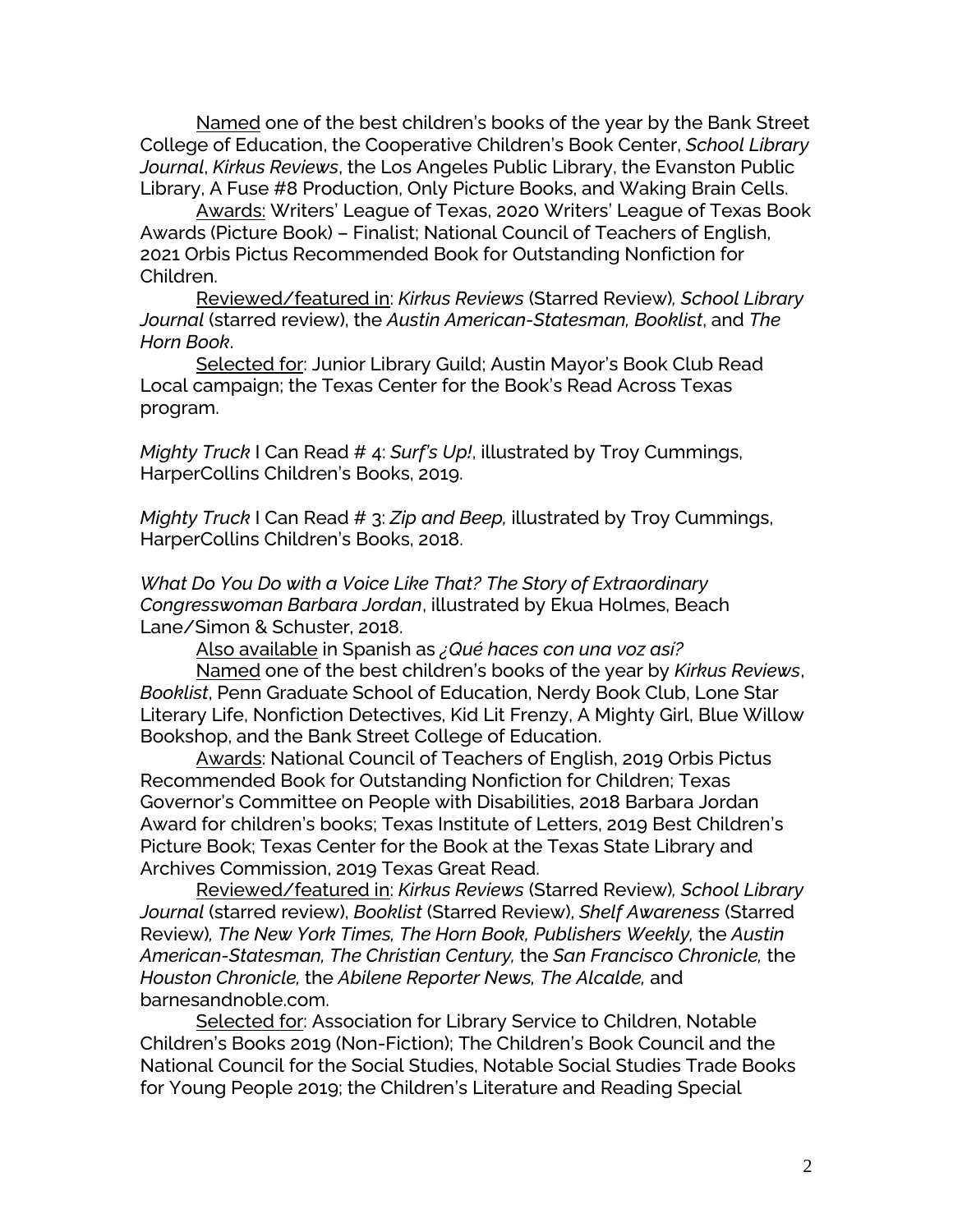Interest Group (CL/R SIG) of the International Literacy Association, Notable Books for a Global Society 2019; Texas Library Association, 2019 Texas Topaz Nonfiction Reading List; California Reading Association, 2018 Eureka! Nonfiction Children's Book Award (Primary and Intermediate) – Honor; Children's and Young Adult Bloggers' Literary Awards (Cybils), 2018 Finalist – Elementary/Middle Grade Non-fiction; Texas Library Association, 2020-21 Texas Bluebonnet Award Master List; and Rise: A Feminist Book Project for Ages 0-18, 2020 Top Ten.

*Mighty Truck* I Can Read # 2: *The Traffic Tie-Up*, illustrated by Troy Cummings, HarperCollins Children's Books, 2018.

*Mighty Truck* I Can Read #1: *On the Farm*, illustrated by Troy Cummings, HarperCollins Children's Books, 2018.

*Book or Bell?*, illustrated by Ashley Spires, Bloomsbury, 2017. Reviewed in: *Booklist, Kirkus Reviews, School Library Journal*.

*Dazzle Ships: World War I and the Art of Confusion*, illustrated by Victo Ngai, Millbrook Press/Lerner Publishing, 2017.

Named one of the best children's books of the year by the Chicago Public Library, the Children's and Young Adult Bloggers' Literary Awards, A Fuse #8 Production, Huffington Post, the Evanston Public Library, the Multnomah County Library, the Nerdy Book Club, the New York Public Library, and the Bank Street College of Education.

Awards: National Council of Teachers of English, 2018 Orbis Pictus Honor Book for Outstanding Nonfiction for Children; and Writers' League of Texas, 2017 WLT Book Awards (Picture Book) – Winner.

Reviewed in: *Publishers Weekly* (Starred Review), *School Library Journal* (starred review), *The Bulletin of the Center for Children's Books* (Recommended), *Booklist*, and *Kirkus Reviews*.

Selected for: Junior Library Guild; Cooperative Children's Book Center, Read On Wisconsin Intermediate (Grades 3-5) books for 2018-19; North Carolina Children's Book Award, 2018-19 Junior Book – Nominee; Brackett Library at Harding University and the National Christian School Association, 2018-2019 Crown Award – Nominee; Lectio Book Award, Master List 2018- 2019; Texas Library Association, 2019 Texas Topaz Nonfiction Reading List; Pennsylvania School Librarians Association, 2019-20 grades 3-6 Pennsylvania Young Reader's Choice Award – Nominee; Association of Illinois School Library Educators, 2019 Illinois Bluestem Readers' Choice Award Nominees Master List; Virginia State Reading Association and Virginia Association of School Librarians, 2019-20 Virginia Readers' Choice – Elementary Nominee; and Land of Enchantment Book Award, 2021 Coyote (grades 3-5) – Nominee.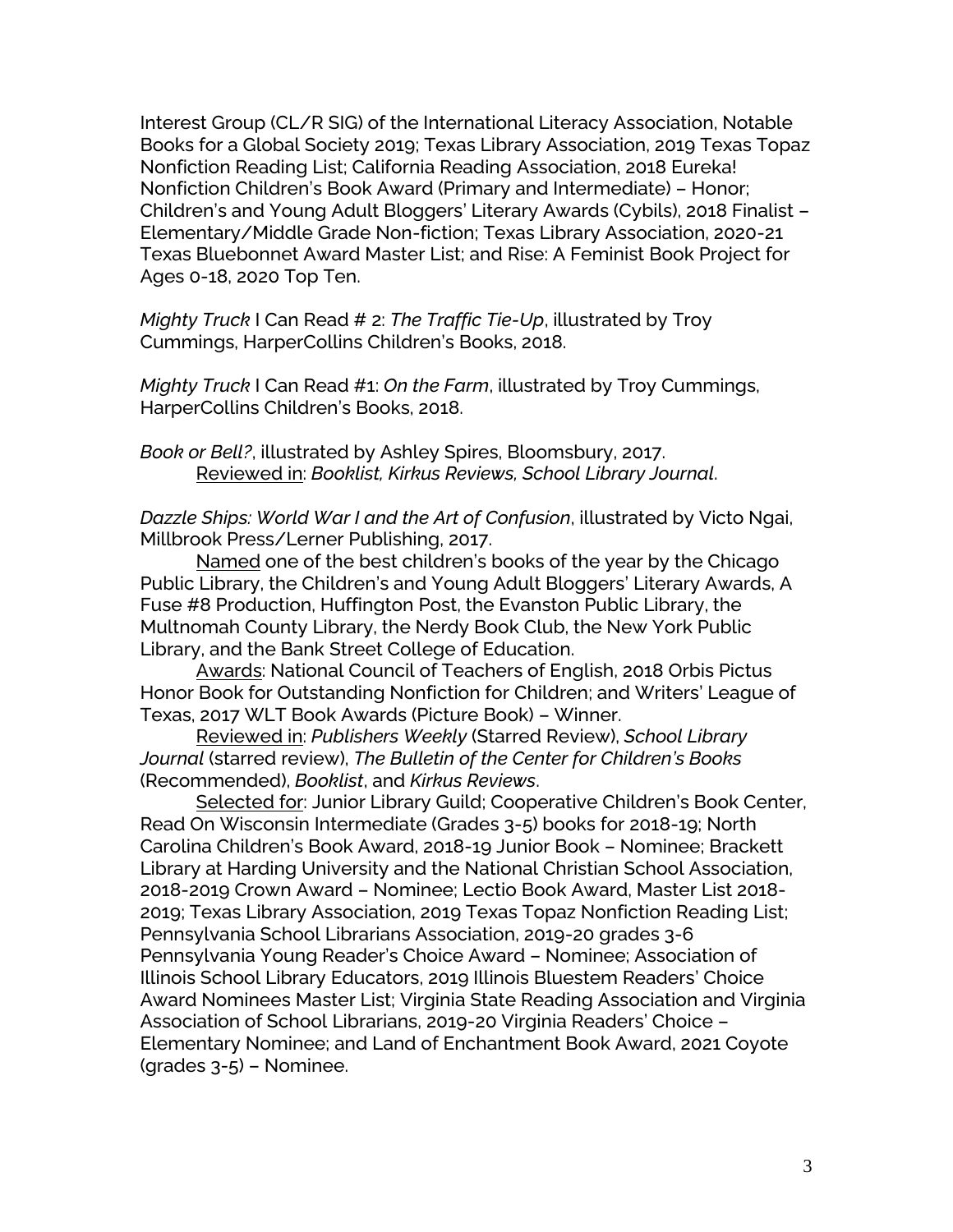*Mighty Truck: Muddymania!*, illustrated by Troy Cummings, HarperCollins Children's Books, 2017.

*88 Instruments*, illustrated by Louis Thomas, Alfred A. Knopf Books for Young Readers, 2016.

Named one of the best children's books of the year by the Bank Street College of Education.

Reviewed in: *Booklist*, *The Horn Book*, *Kirkus Reviews*, *Publishers Weekly*, and *School Library Journal.*

*Whoosh! Lonnie Johnson's Super-Soaking Stream of Inventions*, illustrated by Don Tate, Charlesbridge Publishing, 2016.

Also available in Spanish as *¡Fushhh!*

Named one of the best children's books of the year by the American Booksellers Association; the American Society for Engineering Education, the International Technology and Engineering Educators Association, the National Science Teachers Association, the Society of Elementary Presidential Awardees and the Children's Book Council (CBC); the Bank Street College of Education; the Center for the Study of Multicultural Children's Literature; Chicago Public Library; Denver Public Library; the International Literacy Association and the CBC; *Kirkus Reviews*; Nerdy Book Club; New York Public Library; and *Parents*.

Awards: Honor Title for the 2017 Bank Street College of Education Cook Prize (Best Science, Technology, Engineering and Math [STEM] picture book); Maryland Library Association, Children's Services Division, 2017 Maryland Blue Crab Young Reader Award, Transitional Non-Fiction – Winner; Children's Literature Association of Utah, 2018 Beehive Book Awards (Informational) – Winner; Washington Library Association, 2018 Towner Award Winner and Educators' Choice; Oregon State Literacy Association, 2020-21 Patricia Gallagher Children's Choice Picture Book Award – Winner.

Reviewed in: *Booklist, Publishers Weekly* (Starred Review), *School Library Journal*, *Kirkus Reviews* (Starred Review), *The Horn Book*, Shelf Awareness, *The Friend*.

Selected for: Junior Library Guild; Scholastic Readers Club; Association for Library Service to Children, Notable Children's Books 2017 (Non-Fiction) – Nominee; The Children's Book Council and the National Council for the Social Studies, Notable Social Studies Trade Books for Young People 2017; The Cooperative Children's Book Center, CCBC Choices 2017; Every Child a Reader, 2017 Children's Choice Book Awards, 3rd-4th Grade Book of the Year – Finalist; Maine Association of School Libraries; The Chickadee Award, The Maine Children's Choice Picture Book Award – 2017- 2018 Nominee; Maryland Association of School Librarians, 2017-2018 Black-Eyed Susan Book Award (Picture Book, Grades 4-6) – Nominee; North Carolina Children's Book Awards, 2017-18 Junior Book Nominee; Pennsylvania School Librarians Association, 2017 – 2018 Pennsylvania Young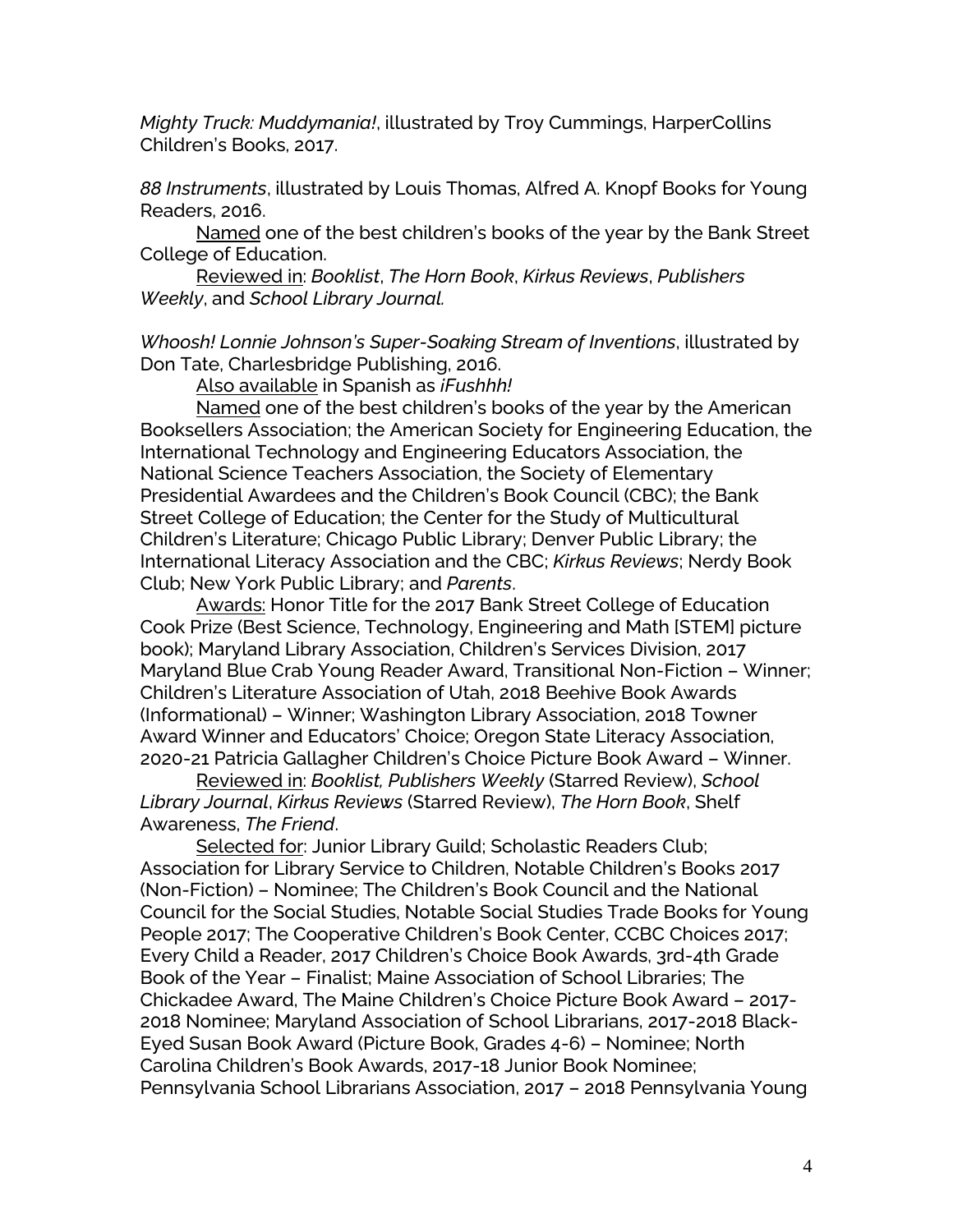Reader's Choice Awards Program Master List, Grades 3-6; Read-On Wisconsin, 2017-2018 Primary (Grades K-2) Books; Rhode Island Library Association, School Librarians of Rhode Island, and the Rhode Island Center for the Book, 2018 Rhode Island Children's Book Award Nominee; Tennessee Association of School Librarians, 2018-2019 Volunteer State Book Award Nominee List; Texas Institute of Letters, Denton Record Chronicle Award for Best Children's Picture Book – 2017 Finalist; Texas Library Association, 2017- 18 Texas Bluebonnet Award Master List; Vermont Center for the Book/Mother Goose Programs and the Vermont Department of Libraries, 2017-2018 Red Clover Award (Picture Book Award For Grades K-4) – Nominee; Arizona Library Association, 2019 Grand Canyon Reader Award (Nonfiction) – Nominee; Indiana Library Federation, 2018-2019 Young Hoosier Book Award (Intermediate) – Nominee; Writers' League of Texas, 2016 WLT Book Awards (Picture Book) – Finalist; Arkansas Department of Education, the Arkansas State Library, and the Arkansas Literacy Association, Arkansas Diamond Primary Book Award 2019 2nd Place; Nutmeg Book Award (Connecticut), 2019 Elementary Nutmeg Book Award – Nominee; Association of Illinois School Library Educators, 2019 Illinois Bluestem Readers' Choice Award Nominees Master List; Oregon Association of School Libraries, 2018- 19 Beverly Cleary Children's Choice Award – Nominee; Michigan Reading Association, 2018-19 Great Lakes Great Books Award (Grades 2-3) – Nominee.

*Mighty Truck*, illustrated by Troy Cummings, HarperCollins Children's Books, 2016.

Reviewed in: *Booklist*, *School Library Journal*, *Kirkus Reviews, Austin American-Statesman.*

Selected for: International Literacy Association and Children's Book Council, 2017 Children's Choices Reading List (Beginning Readers).

*That's Not Bunny!*, illustrated by Colin Jack, Disney-Hyperion, 2016. Reviewed in: *School Library Journal.*  Selected for: Junior Library Guild.

*The Nutcracker Comes to America: How Three Ballet-Loving Brothers Created a Holiday Tradition*, illustrated by Cathy Gendron, Millbrook Press/Lerner Publishing, 2015.

Awards: The Colonial Dames of America Book Awards (Youth Award), 2016; Texas Institute of Letters *Denton Record-Chronicle* Award for Best Children's Picture Book (2016) – Finalist; Moonbeam Children's Book Awards, 2016 Gold Medal for Holiday Books.

Reviewed/featured in: *Booklist* (Starred Review), *Publishers Weekly* (Starred Review), *School Library Journal* (Starred Review), *Kirkus Reviews*, *The Horn Book*, Huffington Post, *The Salt Lake Tribune*, WBEZ's Worldview.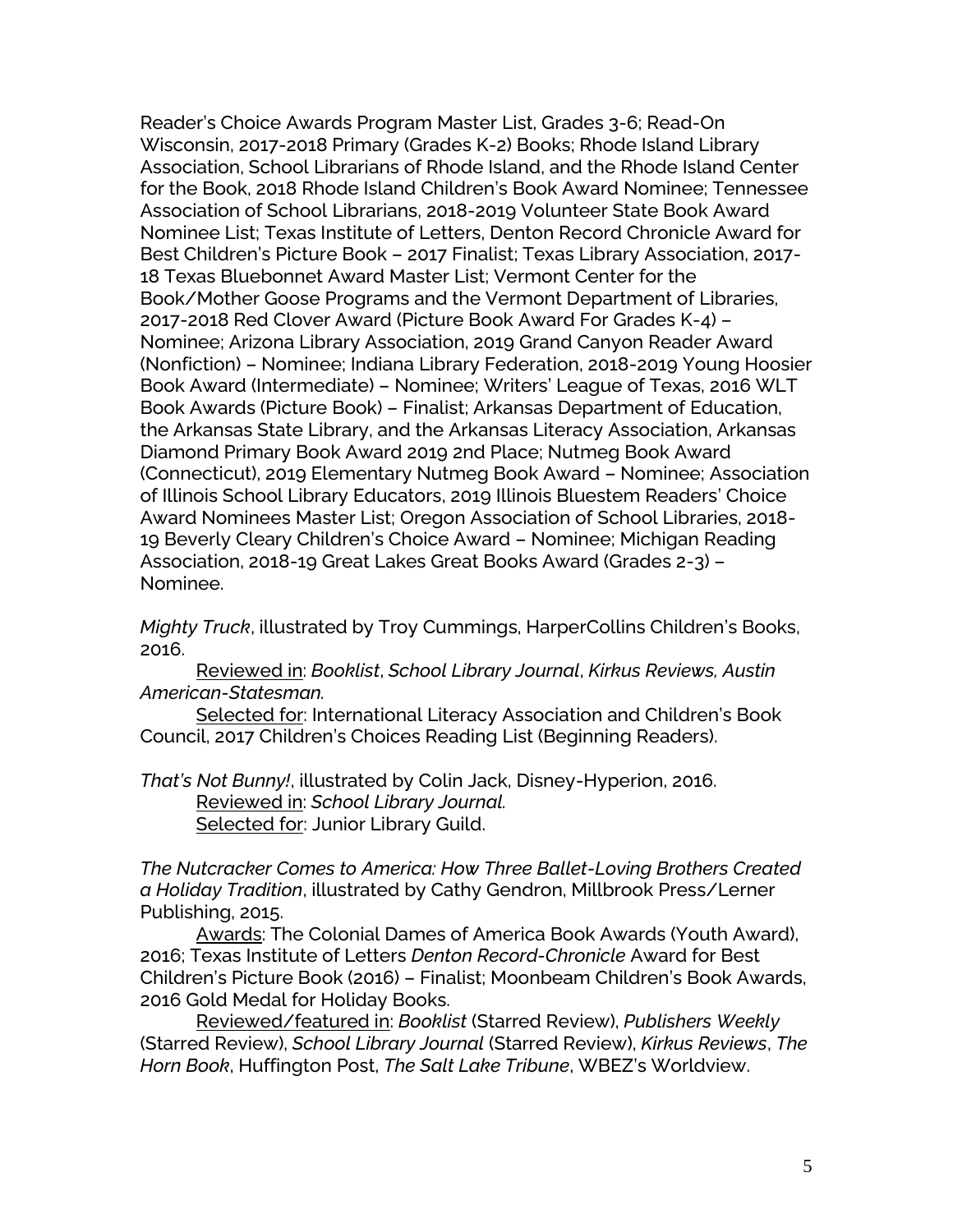*The Amazing Age of John Roy Lynch*, illustrated by Don Tate, Eerdmans Books for Young Readers, 2015 (ages 7-10).

Awards: National Council for the Social Studies, Carter G. Woodson Book Award (Elementary – Grades K-6), 2016 – Winner; PEN Center USA, 2016 Literary Award (Children's/Young Adult) – Finalist; Writers' League of Texas, 2015 Writers' League of Texas Book Awards (Picture Book) – Finalist; Parents' Choice Foundation, Spring 2015 Picture Books – Silver Honor.

Reviewed/featured in: *Booklist* (Starred Review), *Kirkus Reviews*, *Publishers Weekly* (Starred Review), *School Library Journal, Concordia Sentinel, The Clarion-Ledger*.

Selected for: Texas Library Association, 2016-2017 Texas Bluebonnet Award Master List; Library of Congress's Center for the Book, 2015 52 Great Reads – Mississippi; ABC Children's Group at the American Booksellers Association, 2015 ABC Best Books for Young Readers; Chicago Public Library, Best Informational Books for Younger Readers of 2015; Huffington Post, Best Picture Books of 2015 – Best Biography (Honorable Mention); New York Public Library, 100 Notable Titles for Reading and Sharing (2015); Penn Graduate School of Education, Top 10 Picture Book Picks for 2015; Reading Is Fundamental, 2015 Books of the Year; A Fuse #8 Production, 100 Magnificent Children's Books 2015; The Children's Book Council and the National Council for the Social Studies, Notable Social Studies Trade Books for Young People 2016; The Cooperative Children's Book Center, CCBC Choices 2016; Bank Street College of Education, The Best Children's Books of the Year, 2016 Edition; Emporia State University, 2017-18 William Allen White Children's Book Award Master List for Grades 3 to 5.

*Attack! Boss! Cheat Code! A Gamer's Alphabet*, illustrated by Joey Spiotto, POW!, 2014 (ages 8-12).

Reviewed/featured in: Boing Boing, *The Austin Chronicle*, Polygon, *Austin American-Statesman, Alcalde*.

*Can I See Your I.D.? True Stories of False Identities*, with illustrations by Paul Hoppe, Dial Books for Young Readers, 2011 (ages 12 and up).

Award: Storytelling World Resource Awards, 2012 Storytelling Collections Winner.

Reviewed in: *Booklist*, The Bulletin of the Center for Children's Books (Recommended), Ingram Library Services, *Kirkus Reviews*, *Parent:Wise Austin*, *Publishers Weekly* (Starred Review), *School Library Journal*, VOYA (Voice of Youth Advocates).

Selected for: Center for Children's & Young Adult Literature, Best of the Best So Far, 2011; Junior Library Guild; Texas Book Festival, 2011; Pennsylvania School Librarians Association YA Top 40 (or so), 2011-12 Nonfiction; Panda Book Awards, 2012 Older Readers Shortlist; Texas Library Association Young Adult Round Table (YART), 2012 Tayshas Consideration List; Texas Library Association Young Adult Round Table (YART), 2012 Lone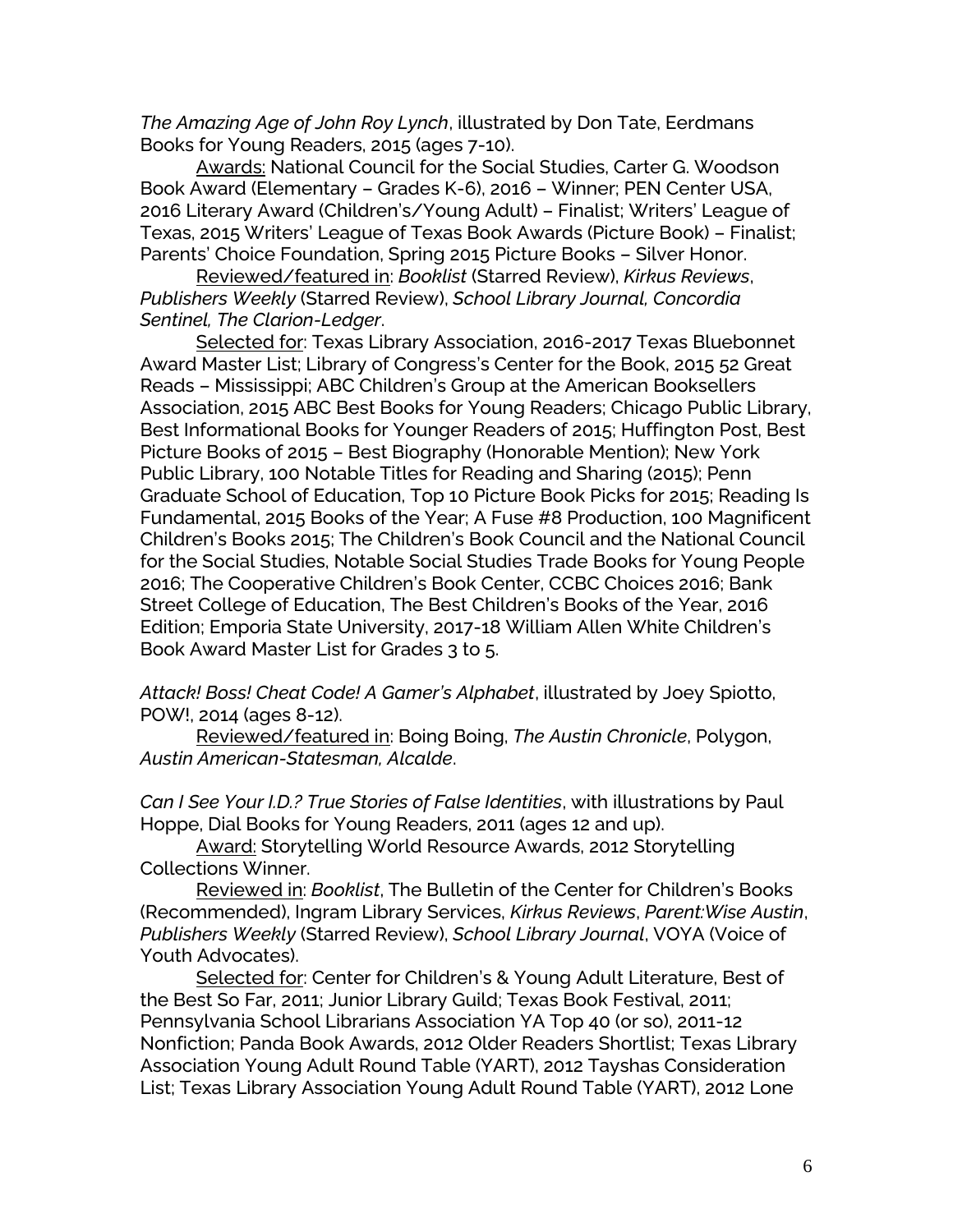Star Consideration List; Young Adult Library Services Association (YALSA), 2012 Nonfiction Award Nominee; Young Adult Library Services Association (YALSA), 2012 Quick Picks for Reluctant Young Readers; Texas Library Association Young Adult Round Table (YART), 2012-2013 Spirit of Texas Reading Program – Middle School.

*Shark vs. Train*, illustrated by Tom Lichtenheld, Little Brown Books for Young Readers, 2010 (ages 4-8).

A *New York Times* and *Publishers Weekly* bestseller.

Named one of the best children's books of the year by the Bank Street Children's Book Committee, Barnes & Noble, BookPeople, Chicago Public Library, *Kirkus Reviews*, *Parents* Magazine, *Publishers Weekly*, ReadKiddoRead, *School Library Journal*, and *The Washington Post*.

Awards: The Buckeye Children's Book Award, 2011 Winner, Grades K-2; The Children's Literature Association of Utah Beehive Award, 2012 Picture Book Winner; Colorado Children's Book Award, 2012 Winner, Picture Book; Illinois School Library Media Association, 2012 Monarch Award Winner; Parents' Choice, Silver Honor; Pennsylvania Young Reader's Choice Awards (Pennsylvania School Libraries Association), 2011-2012 Kindergarten-Grade 3 Winner; Association of Indiana School Library Educators, 2012-13 Winner, Young Hoosier Book Award – Picture Book.

Reviewed/featured in: *AARP The Magazine* Online Extra, Anita Silvey's Children's Book-A-Day Almanac, *Austin American-Statesman*, *Booklist*, *The Christian Science Monitor*, *The Horn Book*, *Kirkus Reviews* (Starred Review), *Los Angeles Times*, KUT 90.5 FM, *Publishers Weekly* (Starred Review), *The Sacramento Bee*, *San Francisco Book Review*, *School Library Journal* (Starred Review), Seven Impossible Things Before Breakfast, *The Washington Post*.

Selected for: Junior Library Guild; Children's Book-of-the-Month Club; American Booksellers Association/IndieBound, Kids' Indie Next List, Summer 2010; Librarians' Choices, 2010 Master List; Read On Wisconsin!, September 2010 Selection, Primary (Grades K-2); Texas Book Festival, 2010; Children's and Young Adult Bloggers' Literary Awards (Cybils), 2010 Finalist – Fiction Picture Books; Association for Library Service to Children (ALSC), 2011 Nominee – Notable Children's Books; Cooperative Children's Book Center (CCBC), CCBC Choices 2011; 2011 Children's Choice Book Awards Finalist; Writers' League of Texas Book Award, 2011 Finalist, Children's Books; Texas Library Association, 2011 2x2 Reading List; Wyoming Library Association Buckaroo Book Award, 2011-12 Nominee; North Carolina Children's Book Award, 2012 Nominee, Picture Books; Children's Choice Award for the State of Mississippi, 2013 Nominee, Magnolia Award – Grades K-2.

*The Day-Glo Brothers: The True Story of Bob and Joe Switzer's Bright Ideas and Brand-New Colors*, illustrated by Tony Persiani, Charlesbridge Publishing, 2009 (ages 7-10).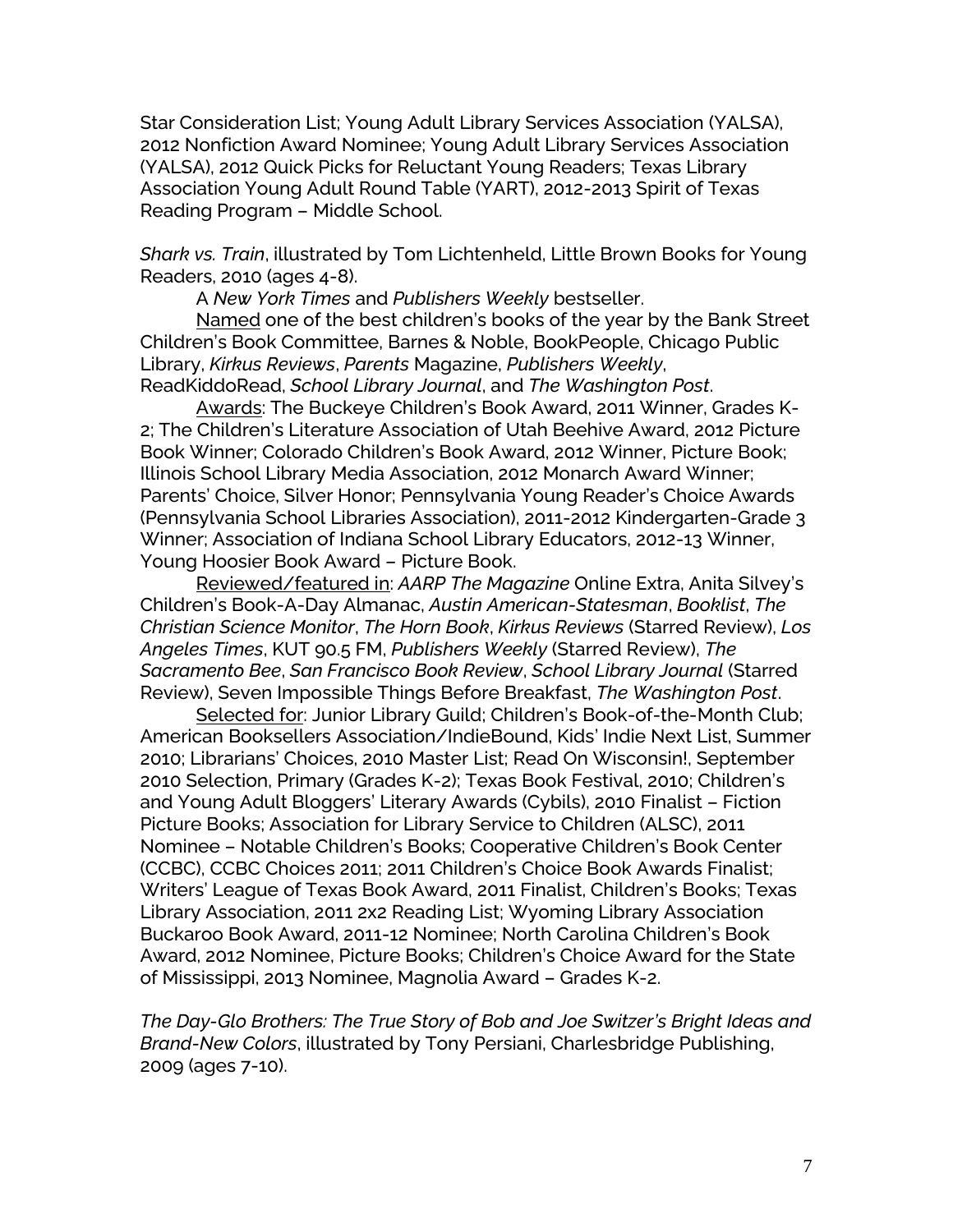Named one of the best children's books of the year by the Bank Street College of Education, *Kirkus Reviews*, *Publishers Weekly*, *School Library Journal*, and *The Washington Post*.

Awards: 2010 Sibert Informational Book Honor; Children's and Young Adult Bloggers' Literary Awards (Cybils), 2009 Winner – Picture Book (Non-Fiction); Children's Crown Award, 2011-2012.

Reviewed/featured in: *AARP The Magazine* Online Extra, Boing Boing, *Booklist*, Cynsations, A Fuse #8 Production, GeekDad, *Kirkus Reviews* (Starred Review), National Science Teachers Association Recommends, *The New York Times*, *The Plain Dealer*, *Publishers Weekly* (Starred Review), Reading Rockets, *School Library Journal* (Starred Review), Seven Impossible Things Before Breakfast, *The Washington Post*, *WIRED*, WVXU 91.7 FM.

Selected for: Buckeye Book Fair, 2009; New York Public Library, Children's Books 2009 – 100 Titles for Reading and Sharing; Association for Library Service to Children (ALSC), 2010 Notable Children's Books – Middle Readers; International Reading Association (IRA) and Children's Book Council (CBC), 2010 Children's Choices; Maine Student Book Award (Maine Library Association, Maine Association of School Libraries, and the Maine Reading Association), 2010-2011 Reading List; Land Of Enchantment Book Award (New Mexico Library Association and the New Mexico Council of the International Reading Association), 2010-2011 Picture Book Nominee; Pennsylvania Young Reader's Choice Awards (Pennsylvania School Libraries Association), 2011-2012 Grades 3-6 Masterlist; Sequoyah Book Award (Oklahoma Library Association), 2011-2012 Children's Masterlist; Oregon Reader's Choice Award, 2011-2012 Nominee, Junior Division; Association of Indiana School Library Educators, 2011-2012 Young Hoosier Book Award Nominee – Intermediate; New York State Reading Association, 2012 Charlotte Award Suggested Reading List – Primary; Illinois School Library Media Association, 2013 Bluestem Award Masterlist; Reading Is Fundamental 2012-2013 STEAM (science, technology, engineering, arts, and math) Multicultural Book Collection.

Contributions to Collections

"What Will You Do with a Gift Like Yours?", included in *Nonfiction Writers Dig Deep: 50 Award-Winning Children's Book Authors Share the Secret of Engaging Writing*, edited by Melissa Stewart, National Council of Teachers of English, 2020 (grades K-12).

"Two-a-Days," included in *One Death, Nine Stories*, edited by Marc Aronson and Charles E. Smith Jr., Candlewick Press, 2014 (ages 14 and up).

"Go to College After High School," included in *Break These Rules*, edited by Luke Reynolds, Chicago Review Press, 2013 (ages 12 and up).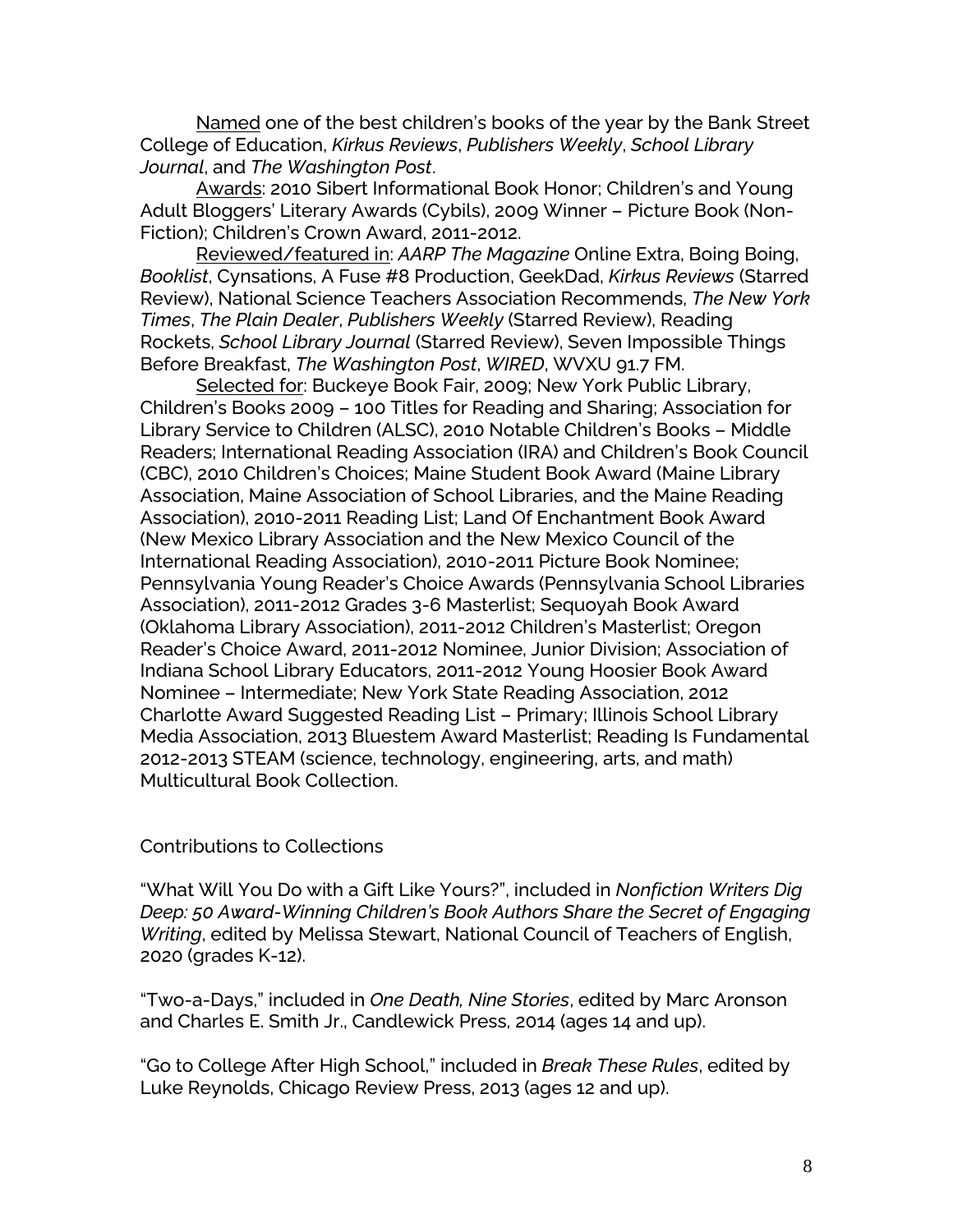## Additional Publications

"Guest Post: Chris Barton & Jennifer Ziegler on the 'This One's Dedicated to…' Video Series," Cynsations, blog of children's/YA author Cynthia Leitich Smith, May 2021.

"Nerdy Book Club: Dedicating ourselves to 'This One's Dedicated to…'" by Chris Barton and Jennifer Ziegler, Nerdy Book Club blog, March 12, 2021.

"Chris Barton Explains How To Discuss Tough Topics with Children," *School Library Journal*, March 24, 2020.

"Author Chris Barton on *All of a Sudden and Forever* and Healing After Tragedy," Lerner Blog, January 2020.

"Nonfiction Authors Dig Deep by Chris Barton," Celebrate Science blog, May 22, 2019.

"22 More Barbara Jordan Books, Please," Nerdy Book Club blog, September 25, 2018.

"Chris Barton on encouraging children's natural gifts, the joys of collaborating with a gifted illustrator, and what the late Honorable Barbara Jordan might say in 2018," Lone Star Literary Life, September 9, 2018.

"Get Up, Get Out, Get Writing," Mackin Books in Bloom, September 18, 2017.

"Two (or More) of Us: How Writing Communities Shaped the Authors We've Become," with Jennifer Ziegler, Nerdy Book Club blog, July 11, 2017.

"Write What You Know? Try Writing What You'd Love to Learn," Nerdy Book Club blog, September 20, 2015.

"Guest Post: Chris Barton on Writing & Cross-Generational Interests," Cynsations, blog of children's/YA author Cynthia Leitich Smith, October 29, 2014.

"Guest Post: Chris Barton on BookPeople's Modern First Library," Cynsations, blog of children's/YA author Cynthia Leitich Smith, September 18, 2014.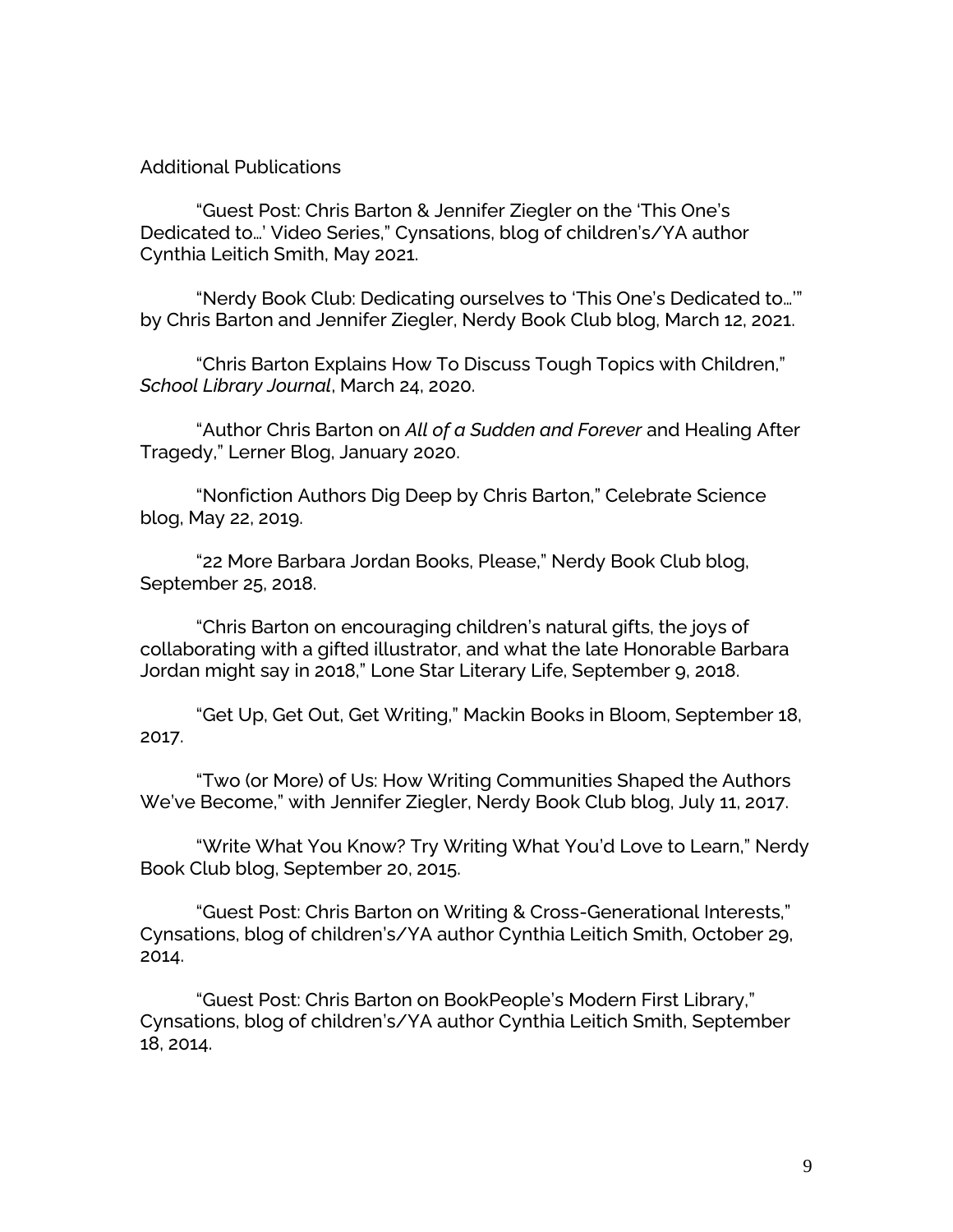"Loved, valued, unique? Yes. Center of the universe? No," BookPeople blog, July 9, 2014.

"A Modern First Library List from Chris Barton," BookPeople blog, July 7, 2014.

"Guest Post: Chris Barton on Staying Connected, Author Newsletters & Bartography Express," Cynsations, blog of children's/YA author Cynthia Leitich Smith, February 6, 2014.

"Unbridled Silliness & Carefully Researched Truth-telling," Cynsations, blog of children's/YA author Cynthia Leitich Smith, April 25, 2011.

"Wholeheartedly Embracing Reluctant Readers," Rasco From RIF, blog of Reading Is Fundamental President & CEO Carol H. Rasco, April 11, 2011.

"Dear Teen Me, from Chris Barton," Dear Teen Me, collective blog, March 25, 2011

"Your Mother Should Know," *The Horn Book*, March/April 2011.

"Words from the Author," *First Opinions, Second Reactions*, a publication of the Purdue University College of Education, Volume 3, Number 2 (2010).

"Charles Darwin & James Bond: The Intersection Between Fiction and Nonfiction," Rasco From RIF, blog of Reading Is Fundamental President & CEO Carol H. Rasco, August 30, 2010.

"Voice: I've Gotta (not just) Be Me," *Hunger Mountain*, the Vermont College of Fine Arts journal of the arts, June 2010.

"Austin children's book writers remember 'Where the Wild Things Are,' *Austin American-Statesman*, October 17, 2009.

"From 'Huh?' to 'Wow!' – and Beyond," Unabridged, blog of Charlesbridge Publishing, June 30, 2009.

"Is this the end of Harry Potter?," *Austin American-Statesman*, July 1, 2007.

Bartography, author's own blog, June 2005-present.

Teaching/Critiquing Experience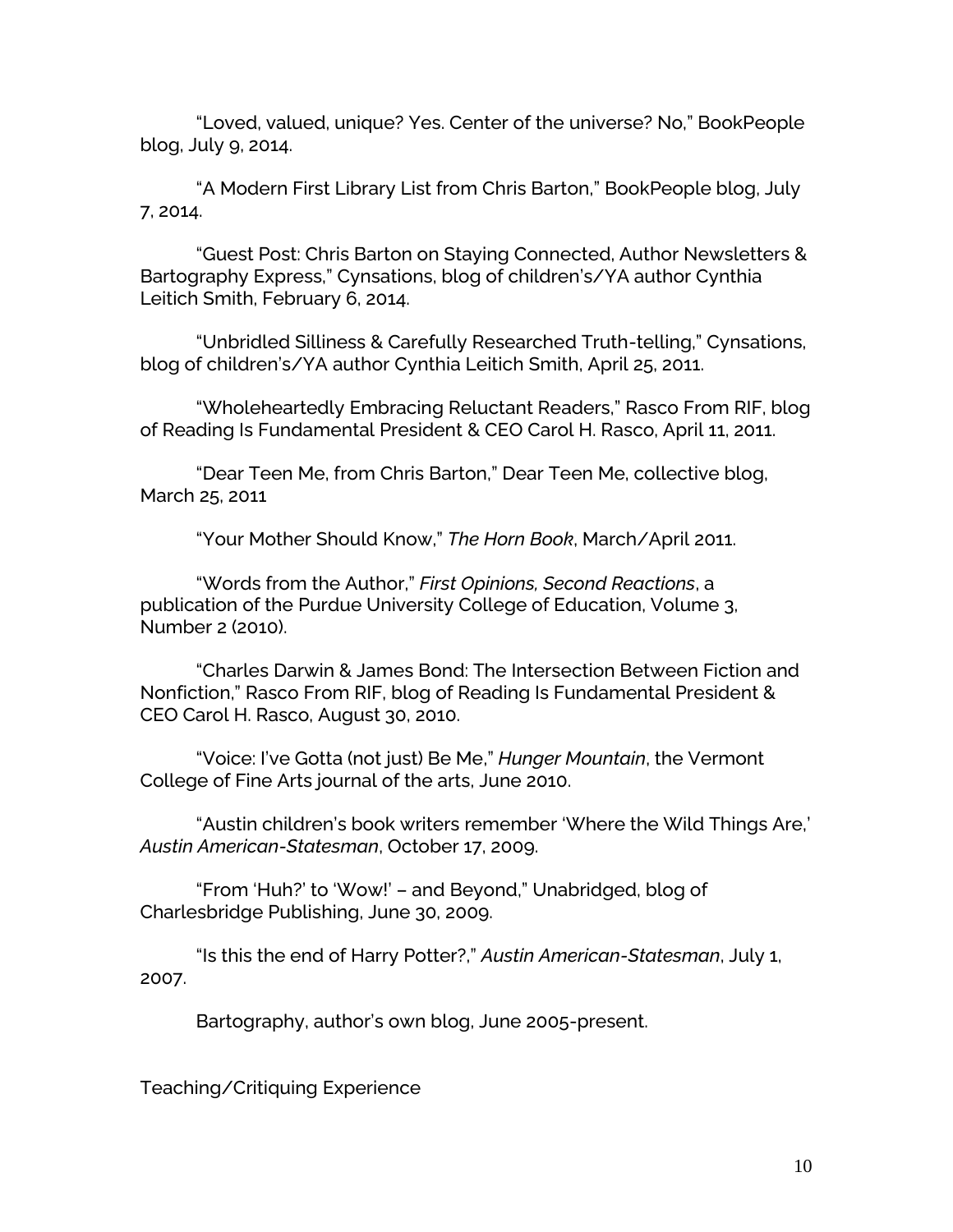Presentation, "Picture Book Patterns," and manuscript critiques, Austin Society of Children's Book Writers & Illustrators annual conference; Austin, TX; May 2019.

Presentations, "Who Did it First? Who Did It Best? Who Did It Differently?" and "Notes From a Rewriter, a Rewriter, a Rewriter, and a Rewriter," Dublin Literacy Conference; Dublin, OH; February 2018.

Presentations, "Who Did it First? Who Did It Best? Who Did It Differently?" and "Notes From a Rewriter, a Rewriter, and a Rewriter," nErDcampKS; Hesston, KS; June 2017.

Presentations, "Who Did it First? Who Did It Best? Who Did It Differently?" and "Notes From a Rewriter, a Rewriter, and a Rewriter," Wake County Public School System Convergence Learning Symposium; Raleigh, NC; April 2017.

Presentation, "Read What You'd Like to Write, Write What You'd Love to Learn," Texas Education Service Center Region 20 Library Resource Roundup; San Antonio, TX; September 2016.

Workshop, "Read What You'd Like to Write, Write What You'd Love to Learn," Texas Education Service Center Region 10; Richardson, TX; July 2016.

Author in Residence, Singapore American School; Singapore; May 2016.

Guest Lecture, University of Texas College of Education class "The Art of the Picture Book" with Professor Nancy Roser; Austin, TX; June 2015.

Presentation, "Who They Are and Why You Care: Writing Nonfiction That Wows Editors and Readers Alike," Austin Society for Children's Book Writers & Illustrators Annual Conference, Austin, TX; March 2015.

Faculty mentor, Southampton Children's Literature Fellows, Stony Brook University, Southampton, NY; 2014-2015.

Presentation, "Bob and Joe and Shark and Train," Pflugerville ISD "Write Stuff" Event, Pflugerville, TX; April 2014.

Workshop, "Why Not Both?: Combining Playful Picture Books and Rigorous Research," Colorado Council of the International Reading Association's State Conference, Denver, CO; February 2013.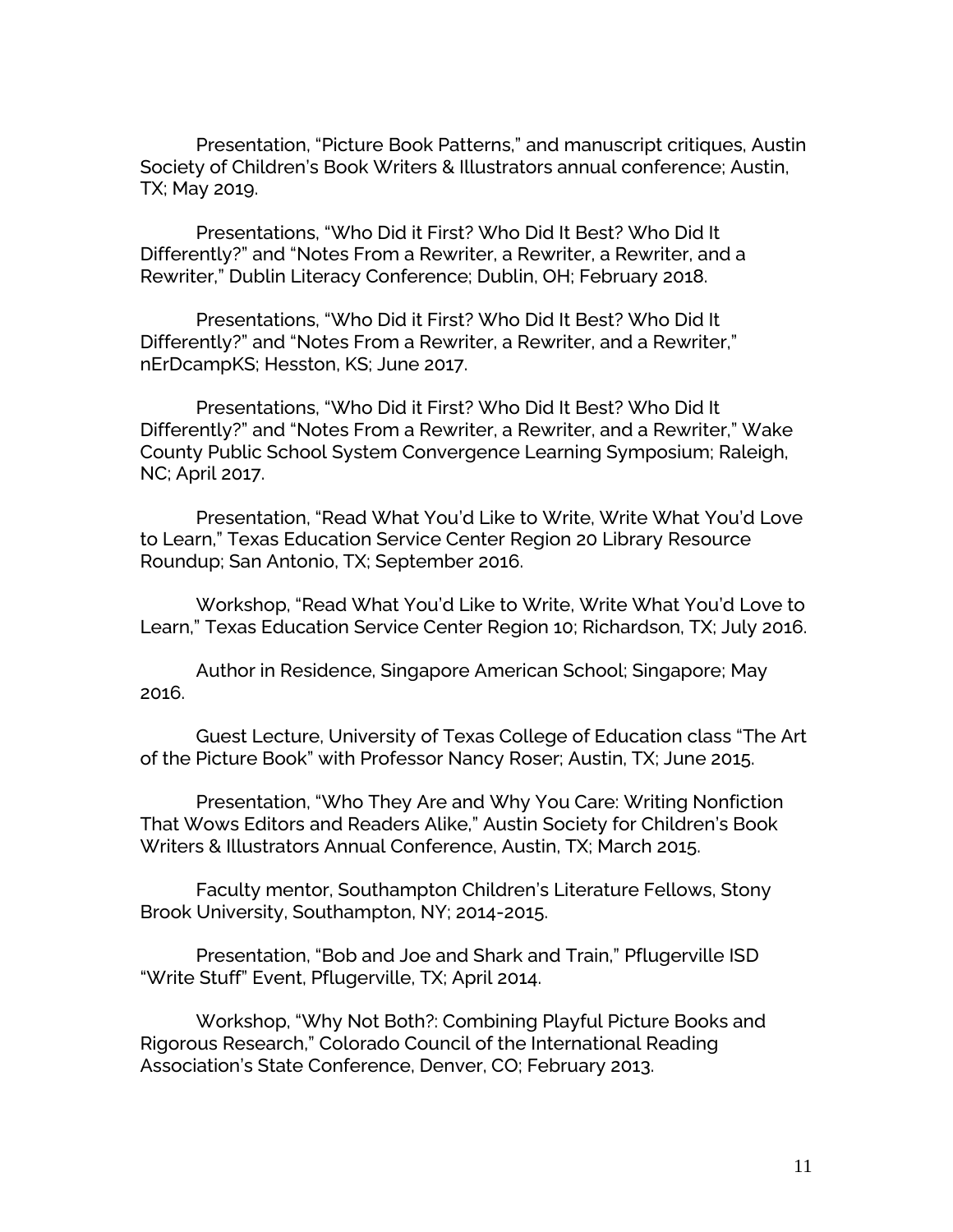Workshop, "Why Not Both?: Combining Playful Picture Books and Rigorous Research," Austin Society for Children's Book Writers & Illustrators, St. Edward's University, Austin, TX; June 2012.

Presentation, "Why Not Both?: Combining Playful Picture Books and Rigorous Research," Jan Paris Bookfest: Children's & YA Conference, organized by the Sam Houston State University Department of Library Science, San Antonio, TX; November 2011.

Presentation, "Can You See *Their* I.D.'s?: How Books With Characters in Identity Crises Can Help Teen Readers Deal With Their Own," Texas Education Service Center Region 20 Library Resource Roundup, San Antonio, TX; September 2011.

Workshop, "You Don't Have to Choose: Balancing Playful Picture Books With Rigorous Research," Southampton Children's Literature Conference, Stony Brook University, Southampton, NY; July 2011.

Guest Lecture, "Children's Literature," St. Edward's University, Austin, TX; March 2010.

Presentation, "Who Did It First? Who Did It Best? Who Did It Differently?," Austin Society for Children's Book Writers & Illustrators, Austin, TX; September 2009.

Manuscript Critiques, Awesome Austin Writers Workshop; intensive critique retreat involving authors including Brian Anderson, Varsha Bajaj, Shana Burg, Anne Bustard, Helen Hemphill, P.J. Hoover, Varian Johnson, Julie Lake, Lindsey Lane, April Lurie, Mark G. Mitchell, Jane Peddicord, Liz Garton Scanlon, Cynthia Leitich Smith, Greg Leitich Smith, Jo Whittemore, Philip Yates, Jennifer Ziegler. Austin, TX; June 2008.

Manuscript Critiques, Austin Society for Children's Book Writers & Illustrators Annual Conference, Austin, TX; 2008-2012; 2015.

Guest Lecture, "Writing for Children," Austin Community College, Austin, TX; November 2005.

## Judging Experience

Committee Chair, Deirdre Siobhan FlynnBass Award for Best Middle Grade Book and Brigid Erin Flynn Award for Best Picture Book, Texas Institute of Letters, 2021.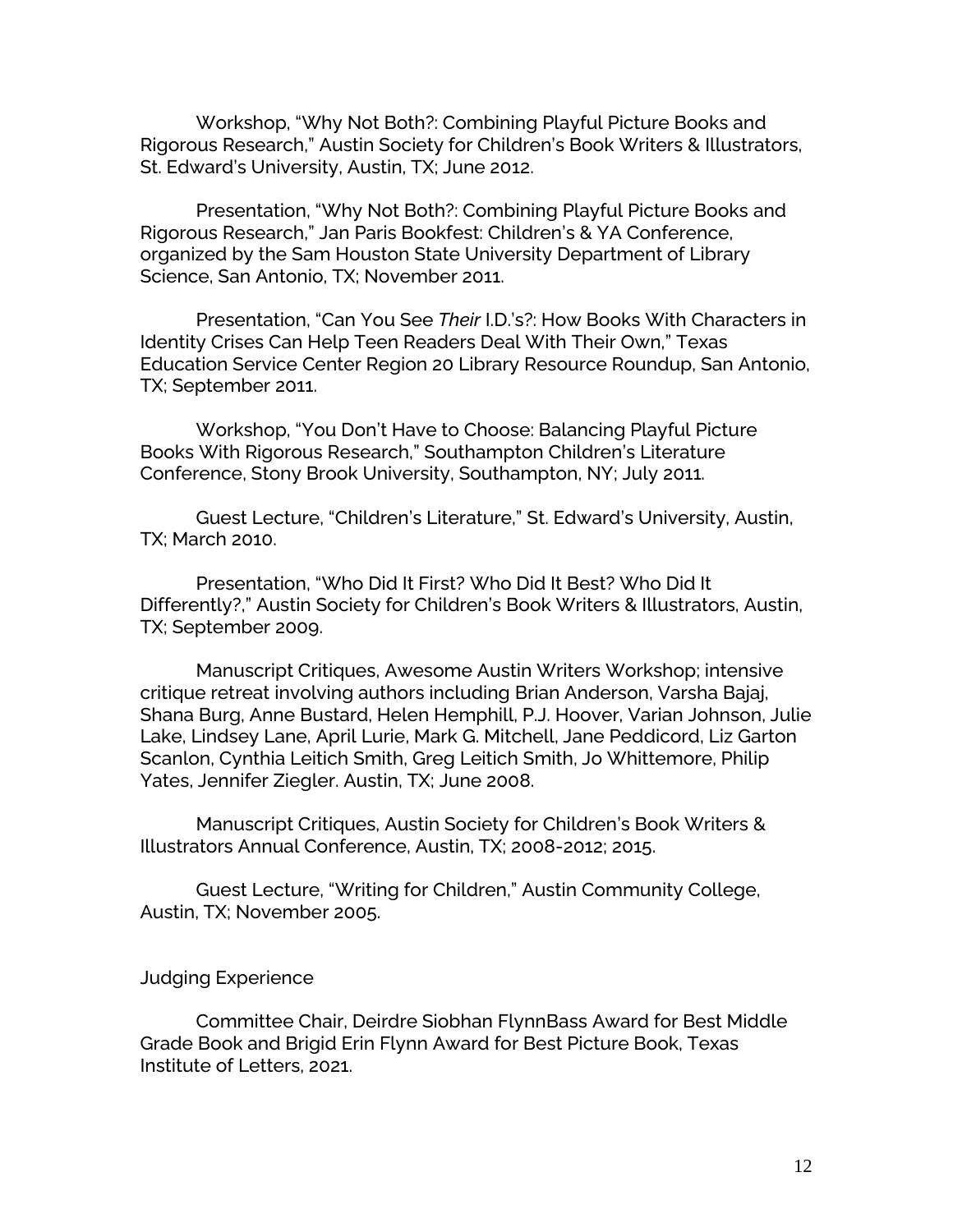Judge, Nonfiction for Younger Readers and Nonfiction for Older Readers, Society of Children's Book Writers and Illustrators Golden Kite Awards, 2020.

Judge, Picture Book Nonfiction, Children's and Young Adult Bloggers' Literary Awards (Cybils), 2007-2008.

Category Organizer and Nominations Committee Member, Picture Book Nonfiction, Children's and Young Adult Bloggers' Literary Awards (Cybils), 2006-2007.

Speaking Experience

Featured Author, Natchez Literary & Cinema Celebration; Natchez, MS; February 2022.

Featured Author, Children's Festival of the Book; Bozeman, MT; November 2021.

Panelist, "The Real Deal: A Conversation with Nonfiction Authors,", American Association of School Librarians National Conference; Salt Lake City, UT; October 2021.

Featured Author, Texas Book Festival; virtual; October 2021.

Keynote Speaker, International Association of School Librarianship Annual Conference; virtual; July 2021.

Featured Author, Texas Book Festival; virtual; November 2020.

Panelist, Reading List Coordination Committee Professional Development: Diversity in Literature, with Saadia Faruqi, Texas Library Association Virtual Assembly; July 2020.

Featured Author, Texas Association for Literacy Education Annual Conference; Odessa, TX; February 2020.

Featured Author, Austin Public Library Staff Development Day; Austin, TX; February 2020.

Keynote Speaker, Texas Council of Teachers of English Language Arts Annual Conference; Frisco, TX; January 2020.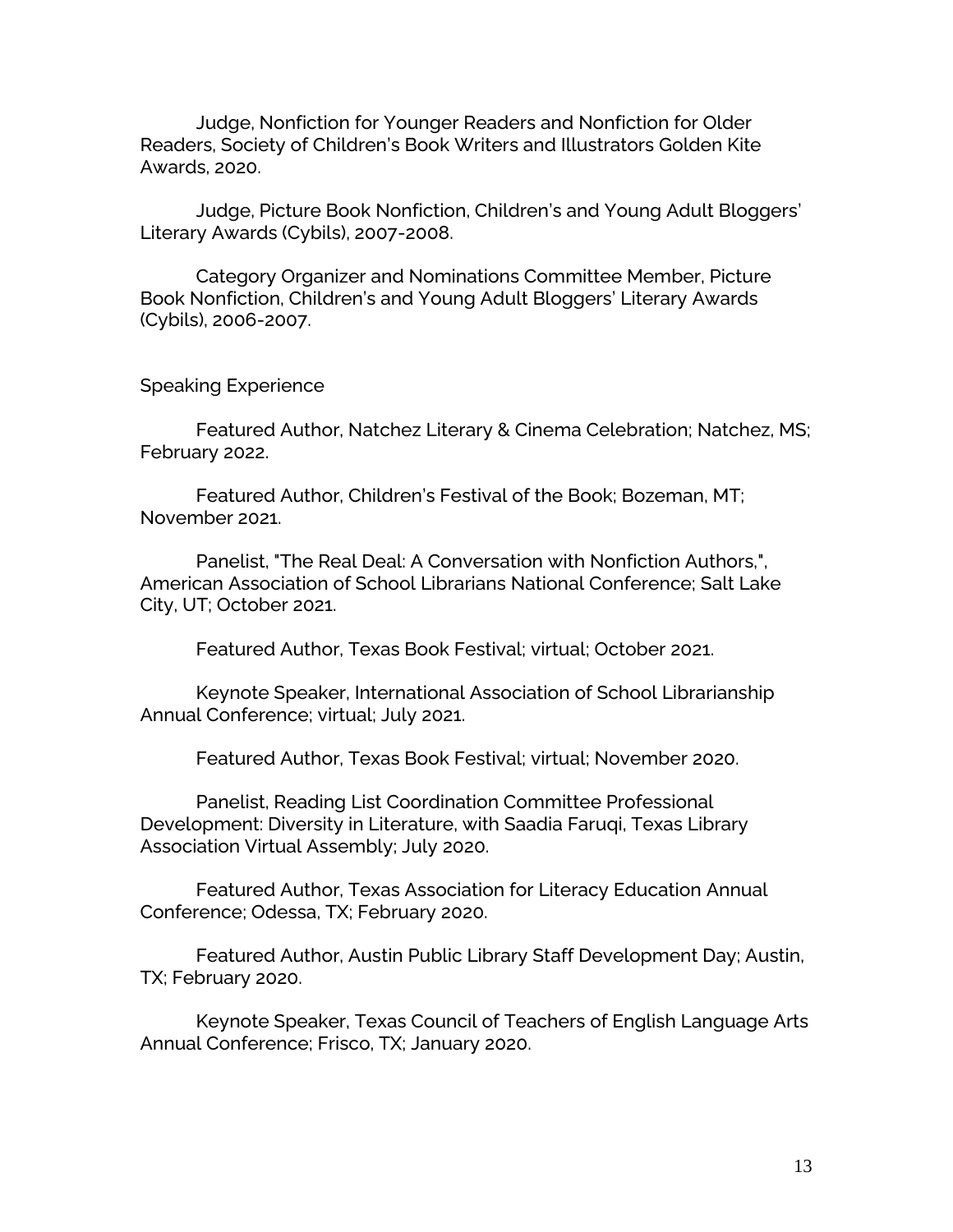Keynote Speaker, Metro-Mobile Literacy Council Young Authors' Conference; Mobile, AL; January 2020.

Panelist, "Using Bite-Size Biographies: Almost Effortlessly Enrich and Update Your Curriculum," with Annette Bay Pimentel and Duncan Tonatiuh, National Council for the Social Studies Annual Conference; Austin, TX; November 2019.

Panelist, "Leading Learners to Become Readers and Writers" and *School Library Journal* Evening of Dialogue, American Association of School Librarians National Conference; Louisville, KY; November 2019.

Featured Author, Texas State Library and Archives Commission Texas Author Celebration; Austin, TX; October 2019.

Featured Author, Texas Education Service Center Region 3 Library & Literacy Roundup; Victoria, TX; October 2019.

Featured Author, Midland County Public Libraries Project Literacy; Midland, TX; October 2019.

Panelist, Oklahoma Book Festival; Oklahoma City, OK; September 2019.

Keynote Speaker, Texas A&M University–Commerce's Bill Martin Jr. Symposium; Mesquite, TX; September 2019.

Featured Author, Shenandoah University Children's Literature Conference; Winchester, VA; June 2019.

Panelist, "Two Imprints, One Editor: A Conversation with Editor Sarah Jane Abbott and Authors Chris Barton and Samantha M Clark," Austin Society of Children's Book Writers & Illustrators annual conference; Austin, TX; May 2019.

Panelist, "What Was Left Out, Powered by PechaKucha," with Kathi Appelt, Susan Fletcher, Varian Johnson, Christina Soontornvat, and Traci Sorell, Texas Library Association Annual Convention; Austin, TX; April 2019.

Featured Author, San Antonio Book Festival; San Antonio, TX; April 2019.

Featured Author, Frisco ISD Librarypalooza; Frisco, TX; February 2019.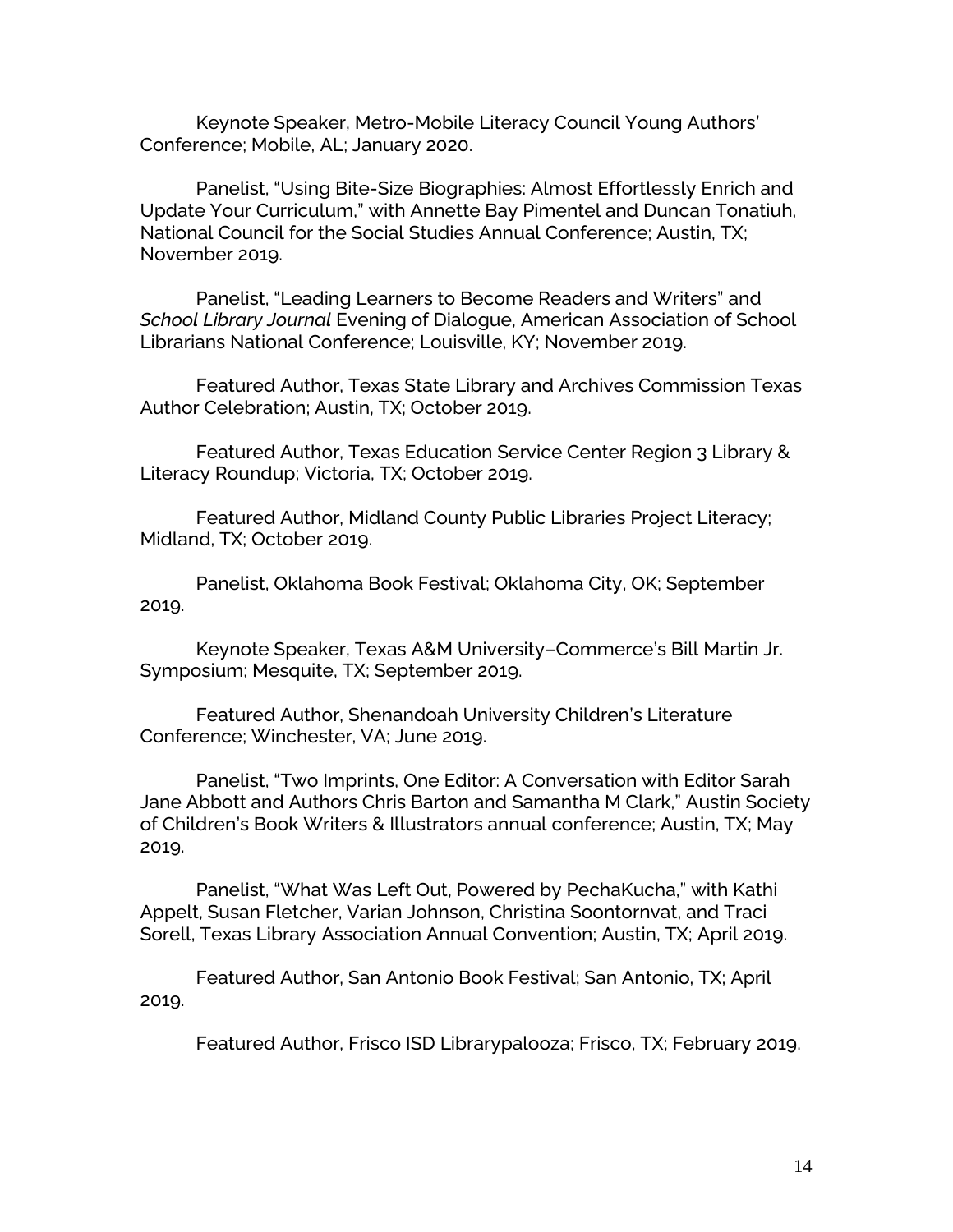Featured Author, "Developing Identity, Empathy, and Community Through Daily Picture Book Read Alouds," National Council of Teachers of English Annual Convention; Houston, TX; November 2018.

Participant, Panel Discussions, "Orbis Pictus-Charlotte Huck Honor Books," "People, Events, and Issues: How Powerful Books of Nonfiction and Biography Can Empower Readers of Every Age for Inquiry and Achievement," and "Building Persistence with Picture Book Biographies," National Council of Teachers of English Annual Convention; Houston, TX; November 2018.

Featured Author, Texas Book Festival; Austin, TX; October 2018.

Featured Author, University of Richmond Curriculum Materials Center; Richmond, VA; October 2018.

Featured Author, Children's Literature Day, International Literacy Association Annual Conference; Austin, TX; July 2018.

Keynote Speaker, the Children's Literature and Reading Special Interest Group (CL/R SIG) of the International Literacy Association annual meeting; Austin, TX; July 2018

Participant, Panel Discussion, "How to Make a Kidlit List: Getting Into the Habit of Considering Who's Included -- and Who's Left Out," International Literacy Association Annual Conference; Austin, TX; July 2018.

Featured Author, Salisbury University Children's and Young Adult Literature Festival; Salisbury, MD; April 2018.

Featured Author, University of Central Missouri Children's Literature Festival; Warrensburg, MO; March 2018.

Participant, Panel Discussion, "As a (Back) Matter of Fact: Using Author and Illustrator Notes, Timelines, Bibliographies and Recommended Reading as Tools for Bolstering Informational Literacy," National Council of Teachers of English Annual Convention; St. Louis, MO; November 2017.

Featured Author, Texas Book Festival; Austin, TX; November 2017.

Featured Author, Las Vegas Book Festival; October 2017.

Featured Author, West Texas Book Festival; Abilene, TX; September 2017.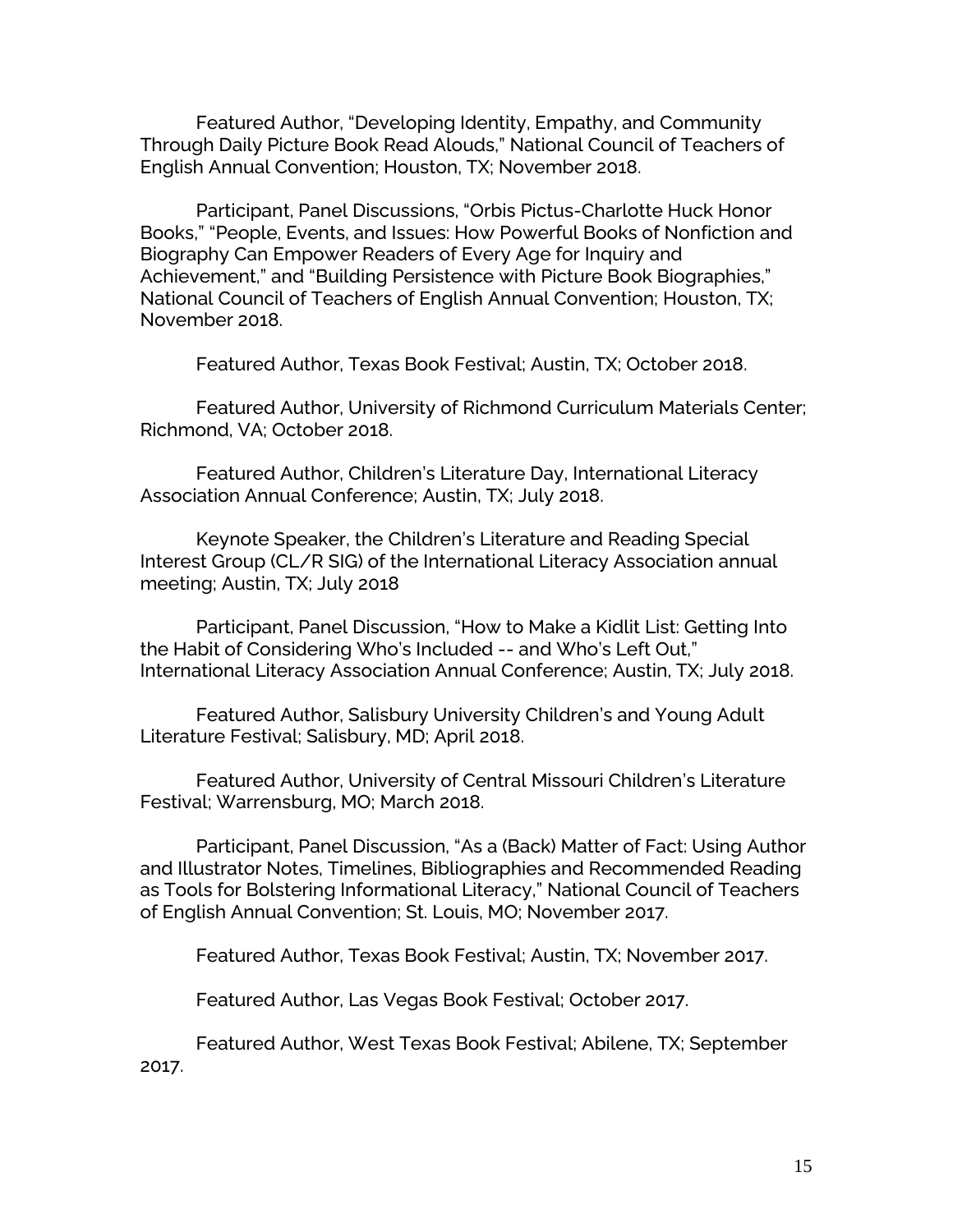Participant, Panel Discussion, "The Secret to Great Picture Books," Writers League' of Texas Third Thursday; Austin, TX; July 2017.

Participant, Panel Discussion, "I Write, You Read: The Road from an Idea to a Published Book," International Literacy Association Annual Conference; Orlando, FL; July 2017.

Presenter, National Science Teachers Association STEM Forum & Expo; Kissimmee, FL; July 2017.

Participant, Panel Discussion, "Historical Narratives: From Research to Re-Imagining," Writers' League of Texas Agents & Editors Conference; Austin, TX; July 2017.

Participant, Panel Discussions, "Building Reading and Writing Communities" and "#weneeddiversebooks," nErDcampKS; Hesston, KS; June 2017.

Participant, Panel Discussion, "What's New with Texas Picture Book Authors and Illustrators?"; Texas Library Association Annual Conference; San Antonio, TX; April 2017.

Keynote Speaker, Wake County Public School System Convergence Learning Symposium; Raleigh, NC; April 2017.

Participant, Panel Discussion, Carter G. Woodson Award Presentation, National Council for the Social Studies Annual Conference; Washington, DC; December 2016.

Participant, Panel Discussions, "Iconic Creations: Sparking Inquiry with Origin Stories of Everyday Culture" and "Moving Subjects, Moving Stories: The Power of Dance Books to Motivate and Inspire," National Council of Teachers of English Annual Convention; Atlanta, GA; November 2016.

Featured Author, Texas Book Festival; Austin, TX; November 2016.

Featured Speaker, Society for Children's Book Writers & Illustrators; Austin, TX; August 2016.

Keynote Speaker, Mazza Museum Summer Conference; Findlay, OH; July 2016.

Featured Speaker, Modern First Library Round Table, American Booksellers Association Children's Institute; Orlando, FL; June 2016.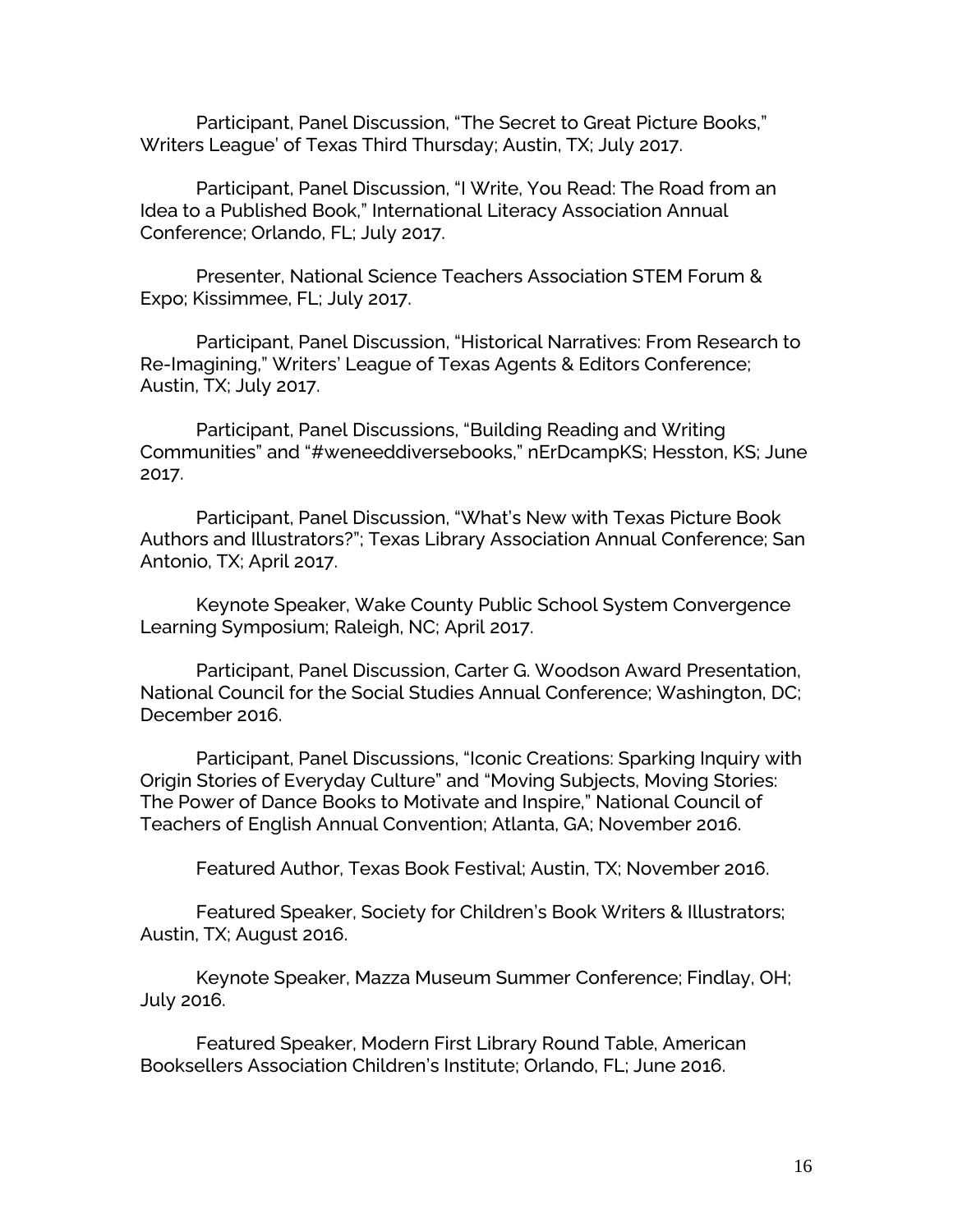Participant, Panel Discussion, "Matthew Winner's Let's Get Busy Podcast and Kidlit Author Kickball Tournament" with Matthew Winner, Tom Angleberger, Mac Barnett, Nancy J. Cavanaugh, Andy Griffiths, Mike Lowery, Megan McCarthy, Jennifer Gray Olson, Dan Santat, Ursula Vernon; Texas Library Association Annual Conference; Houston, TX; April 2016.

Featured Author, Lone Star Book Festival; Kingwood, TX; April 2016.

Participant, Panel Discussion, "Revved for Research: Tips and Tricks You Can Take Back to the Classroom" with Alyson Beecher, Loree Griffin Burns, Sarah Albee, Laura Purdie Salas; National Council of Teachers of English Annual Convention; Minneapolis, MN; November 2015.

Featured Author, McAllen Book Festival; McAllen, TX; November 2015.

Featured Author, Texas Book Festival; Austin, TX; October 2015.

Featured Author, Mississippi Book Festival; Jackson, MS; August 2015.

Participant, Panel Discussion, "Big House, Small House, My Own House: Which Publishing Path Is Right for You?" with Jill Meyers, Tracy Schorn, Maya Ziv, and Michael Noll; Writers' League of Texas Agents & Editors Conference; Austin, TX; June 2015.

Participant, Panel Discussion, "I Met Them at the Library: Picture Book Biography Magic," with Don Tate, Susanna Reich, Gary Golio, and Lucy Podmore; Texas Library Association annual conference; Austin, TX; April 2015.

Featured Author, San Antonio Book Festival; San Antonio, TX; April 2015.

Participant, Panel Discussion, "The Amazing Age of John Roy Lynch," with Don Tate and Kathleen Merz; 48th Annual Fay B. Kaigler Children's Book Festival; University of Southern Mississippi; Hattiesburg, MS; April 2015.

Keynote Speaker, Indiana Library Federation Young Hoosier Book Award banquet; Indianapolis; November 2014.

Participant, Panel Discussion, "Keeping It REALLY Weird (Books for the Fringe & Reluctant Readers)," with authors Jonathan Auxier, Bruce Coville, Kelly Milner Halls, Andrew Smith, Laurie Ann Thompson, and Lisa Yee; Young Adult Library Services Association (YALSA) YA Literature Symposium; Austin, TX; November 2014.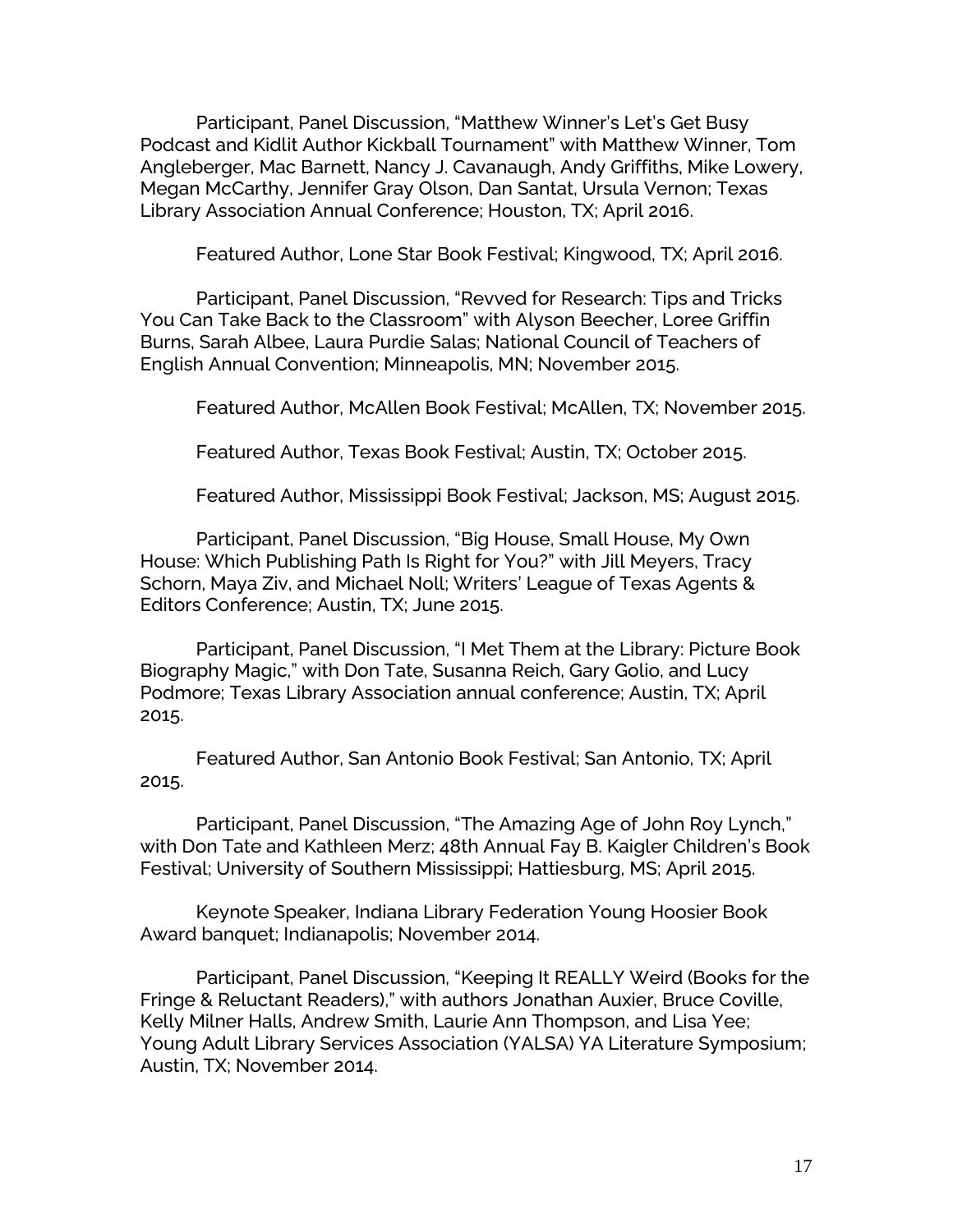Featured Author, Texas Book Festival; Austin, TX; October 2014.

Featured Author, Northside Independent School District Storyfest; San Antonio, TX; October 2014.

Participant, Panel Discussion, "The State of the Publishing Industry Today," with Dawn Davis, VP and Publisher of 37 INK, an imprint within the Atria Publishing Group; Scott Hoffman, founding partner of Folio Literary Management LLC; Lance Fitzgerald, Simon & Schuster rights director; Gillian Redfearn, Macmillan sales representative, and Becka Oliver, Writers' League of Texas (WLT) executive director; WLT Agents & Editors Conference; Austin, TX; June 2014.

Participant, Panel Discussion, "Going for the Gold: Using Award-Winning Books to Make Readers Winners," with Jane H. Claes, University of Houston – Clear Lake; Janet Hilbun, University of North Texas; and Roger Leslie, North Shore Senior High School; Texas Library Association annual conference; San Antonio, TX; April 2014.

Moderator, Panel Discussion, "The Best of Both: Nonfiction Picture Books," with authors Shana Corey, Candace Fleming, Doreen Rappaport, Tanya Lee Stone, and Melissa Sweet; Texas Library Association annual conference; Fort Worth, TX; April 2013.

Participant, Panel Discussion, "'But Kids Haven't Heard of That!': Why Teaching Unconventional Nonfiction Is Important," with Susannah Richards, Associate Professor of Education at Eastern Connecticut State University, and authors Shana Corey, Brian Floca, Meghan McCarthy, and Marc Tyler Nobleman; International Reading Association; San Antonio, TX; April 2013.

Moderator, Panel Discussion, "Together, They Could," with Cynthia Levinson, author of *We've Got a Job*; Winifred Conkling, author of *Sylvia & Aki*; and Medal of Freedom recipient Sylvia Mendez; Texas Book Festival; Austin, TX; October 2012.

Keynote Speaker, Library Jubilee 2011; Waco, TX; November 2011.

Featured Author, Texas Book Festival; Austin, TX; October 2011.

Panelist, Regional Librarian Conference; Laredo, TX; August 2011.

Featured Author, Laredo Book Festival; Laredo, TX; August 2011.

Panelist, "Picturing Greatness: Picture Books that Stand out in a Crowd," Texas Library Association annual conference; Austin, TX; April 2011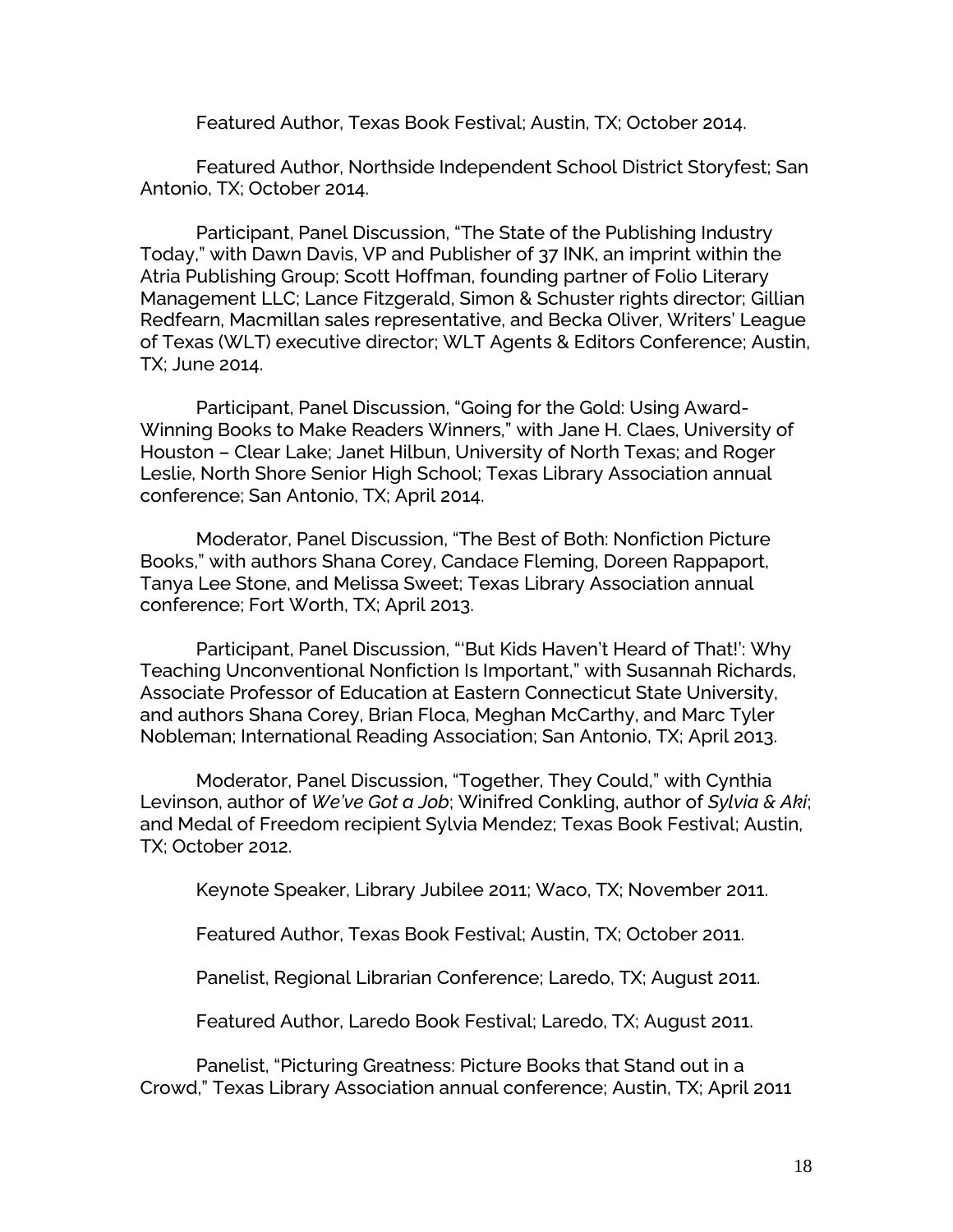Featured Author, 44th Annual Fay B. Kaigler Children's Book Festival; University of Southern Mississippi; Hattiesburg, MS; April 2011.

Panelist, Cowtown Book Festival; Ft. Worth, TX; January 2011.

Featured Speaker, Society for Children's Book Writers & Illustrators; San Antonio, TX; November 2010.

Featured Author, 7th Annual Express-News Children's Book & Author Celebration benefiting the San Antonio Public Library Foundation; San Antonio, TX; November 2010.

Featured Author, Texas Book Festival; Austin, TX; October 2010.

Panelist, Writers' League of Texas, "Building Your PR Team"; Austin, TX; August 2010.

Panelist, Central Texas Writing Project/Texas Association for the Improvement of Reading conference; Round Rock, TX; February 2010.

Panelist, "9 Habits of Highly Successful Authors and Illustrators," Austin Society for Children's Book Writers & Illustrators annual conference; Austin, TX; January 2010.

Panelist, "How I Got Published/Continue to Get Published," Austin Society of

Children's Book Writers & Illustrators annual conference; Austin, TX; April 2008.

Panelist, Texas Christian Schools Association annual conference; Austin, TX; August 2006.

Panelist, Writers' League of Texas Agents & Editors annual conference; Austin, TX; June 2006.

Note: Events listed do not include school and library visits and bookstore appearances.

## Media Coverage

"Interview with author-speaker couple, Chris Barton and Jennifer Ziegler," Author Visit Podcast, September 4, 2020.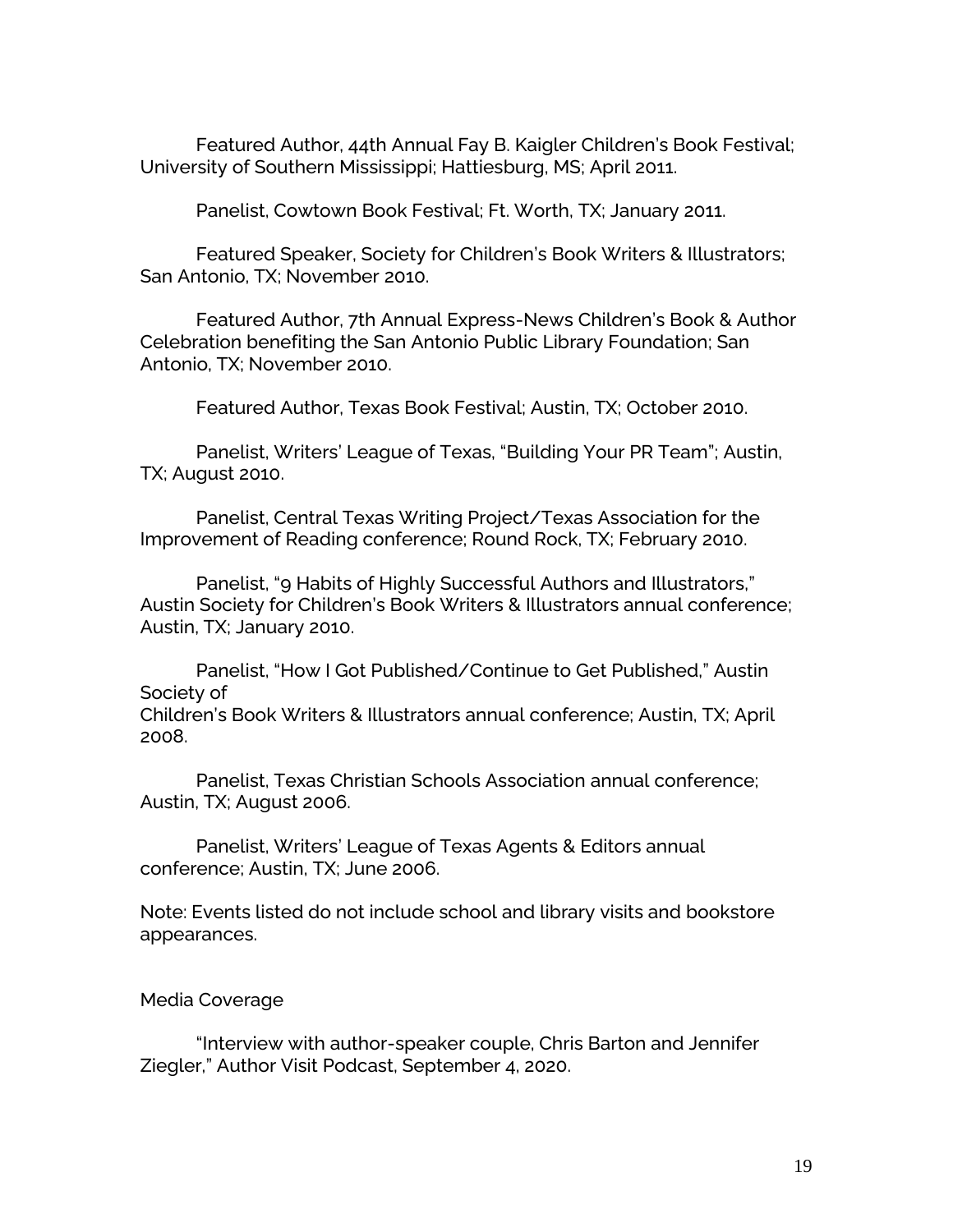"Author Interview: Chris Barton on Writing Stories That Heal," Cynsations blog, February 2020.

"Q&A with Chris Barton," BookPeople blog, January 10, 2020.

"Lone Star Listens: Chris Barton," Lone Star Literary Life, September 9, 2018.

"Best-selling children's author to visit New Market, Deer Crossing Elementary Schools," *The Frederick News-Post*, May 5, 2018.

"Author Interview With Chris Barton," *PTO Today*, Spring 2016.

WBEZ Worldview interview, December 18, 2015.

KPCW Morning Mix interview, December 11, 2015.

"Q&A with Children's Author Chris Barton," *The Clarion-Ledger*, August 2, 2015.

"Setting the Record Straight: The Nutcracker Comes to America," The Huffington Post, July 17, 2015.

WBCL's Author Author interview with Lynne Ford, June 15, 2015.

"The Amazing Age of John Roy Lynch," *Concordia Sentinel*, April 15, 2015.

"Local authors leading campaign for more diverse children's books," *Austin American-Statesman*, April 10, 2015.

"Chris Barton (Ep. 122)," Let's Get Busy podcast, February 6, 2015.

"I Got You Chris Barton for Christmas! Enjoy!," Literary Friendships blog, December 22, 2014.

"Interview with Chris Barton," Classically Trained podcast, December 19, 2014.

"Austin writers tackle gaming, bullying in two new books," *Austin American-Statesman*, November 15, 2014.

"Shark vs Train vs Chris Barton vs Katie Davis," Brain Burps About Books podcast, November 14, 2014.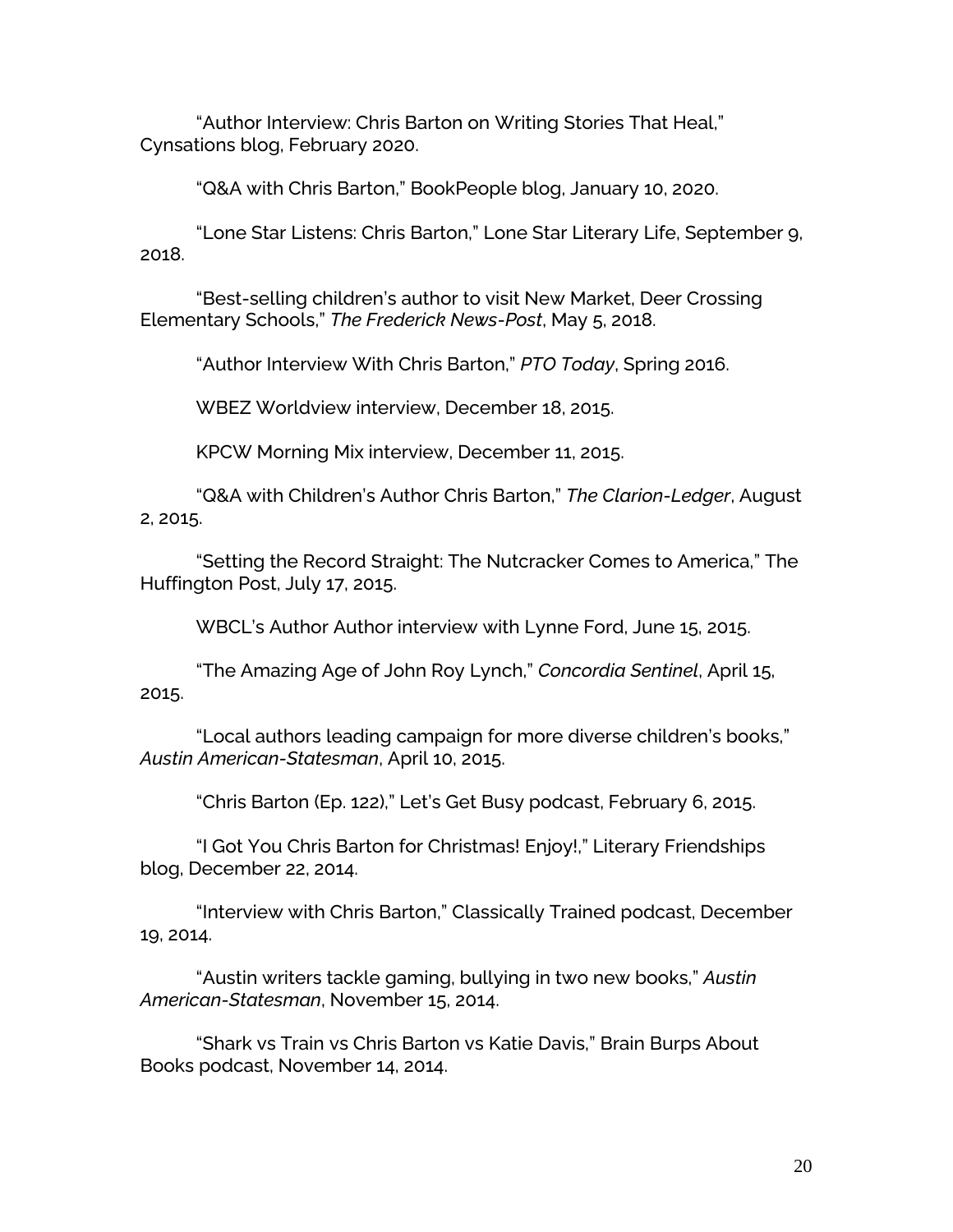"Interview: Chris Barton, author of *Attack! Boss! Cheat Code!*," Castle of Horror podcast, November 11, 2014.

"Cover Reveal: *The Amazing Age of John Roy Lynch* by Chris Barton and Don Tate," Watch. Connect. Read. blog, October 29, 2014

"Interview: Chris Barton, author," Laurie Ann Thompson's blog, October 29, 2014.

Featured in "Doyle & Houdini, The Poison Squad, The Great Imposter" episode of *Mysteries at the Museum*, the Travel Channel, October 3, 2014.

"Introducing BookPeople's Modern First Library," BookPeople blog, July 1, 2014.

"Q&A with Chris Barton," University of Texas College of Liberal Arts *Life & Letters* magazine, Spring 2014.

"Southampton Sun, Fun & KidLit Stars," Huffington Post, August 12, 2011.

"Aspiring Writers Attend Star-Studded Workshops," *School Library Journal*, August 2, 2011.

"Chris Barton talks about *The Day-Glo Brothers* and *Shark Vs. Train*," video interview by Kathi Appelt, conducted February 19, 2011.

"Chris Barton talks about *Can I See Your I.D.?,"* video interview by Kathi Appelt, conducted February 19, 2011.

"Chris Barton, *Shark Vs. Train*," video interview by *Kirkus Reviews* children's editor Vicky Smith, conducted October 16, 2010.

"Writing Across Formats: Chris Barton," Cynsations blog, May 10, 2010.

"Interview: Local Children's Author Chris Barton," KUT 90.5 FM, Austin, TX; aired April 23, 2010.

"Monday's Post in Which Chris Barton and Tom Lichtenheld Join Me to Talk About Their New Book," Seven Impossible Things Before Breakfast blog, March 15, 2010.

"The Scientists," *School Library Journal*, September 22, 2009.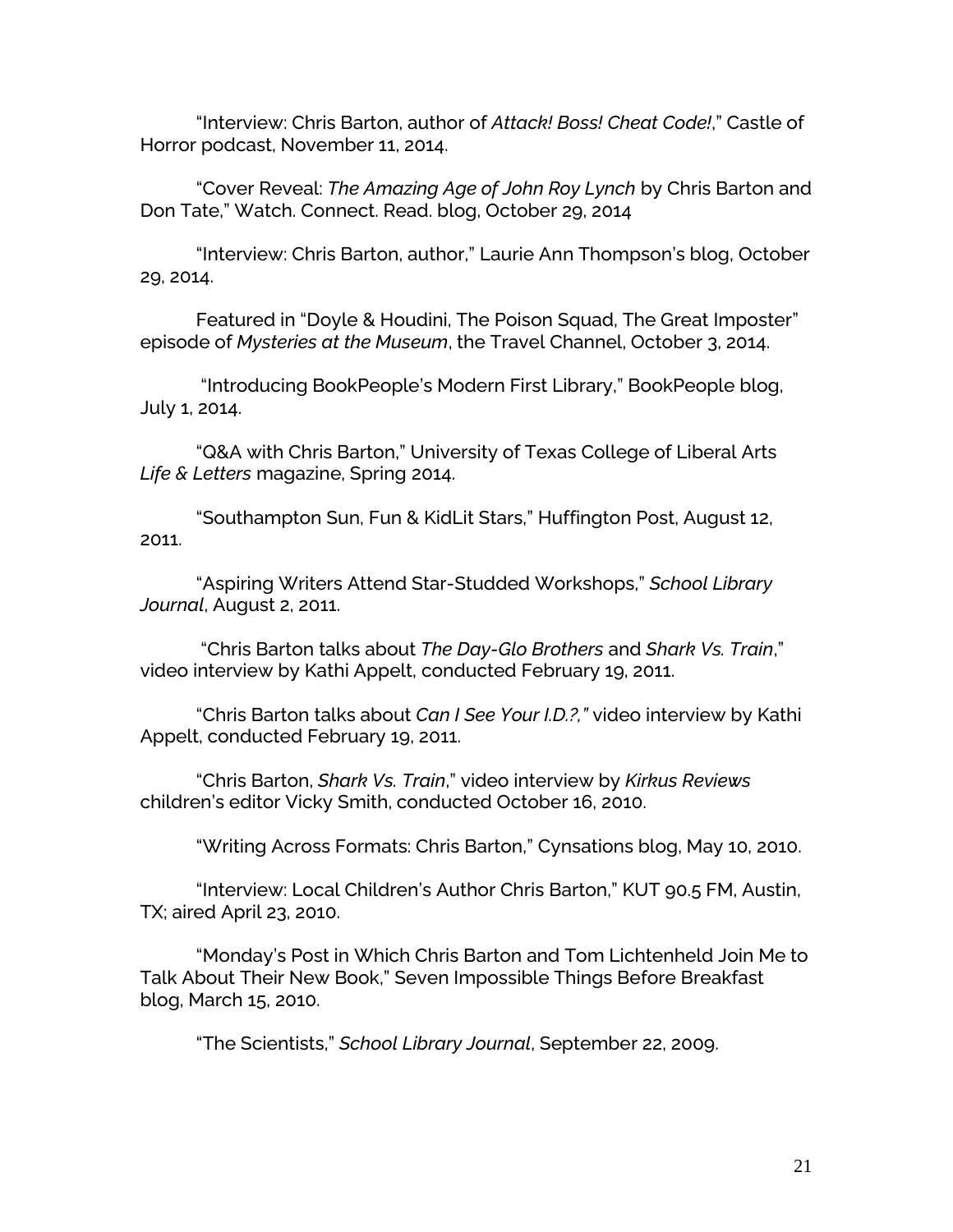"Chris Barton: 'Stringing words together seemed like the thing to do,'" *Sulphur Springs News-Telegram*, September 12, 2009.

Interview with Mark Perzel on *Cincinnati Edition,* WVXU 91.7 FM, aired August 1, 2009.

"Author Interview: Chris Barton on *The Day-Glo Brothers: The True Story of Bob and Joe Switzer's Bright Ideas and Brand-New Colors*," Cynsations blog, July 2, 2009.

"7-Imp's 7 Kicks #121: Featuring Chris Barton and Tony Persiani," Seven Impossible Things Before Breakfast blog, June 28, 2009.

"Alumnus Offers 'Color' Commentary on Writing for Kids," ShelfLife@Texas blog, March 5, 2009.

"Blogging for Authors & Illustrators," *2007 Children's Writer's and Illustrator's Market*.

Note: above sampling does not include book reviews.

Professional Affiliations:

.

Member, American Library Association

Member, The Authors Guild

Member, National Writing Project Writers Council

Member, Society of Children's Book Writers and Illustrators

Member, Texas Institute of Letters

Member, Texas Library Association

Member, Writers League of Texas

Education

The University of Texas, Austin. B.A., History, 1993; Managing Editor, *The Daily Texan*, fall 1992.